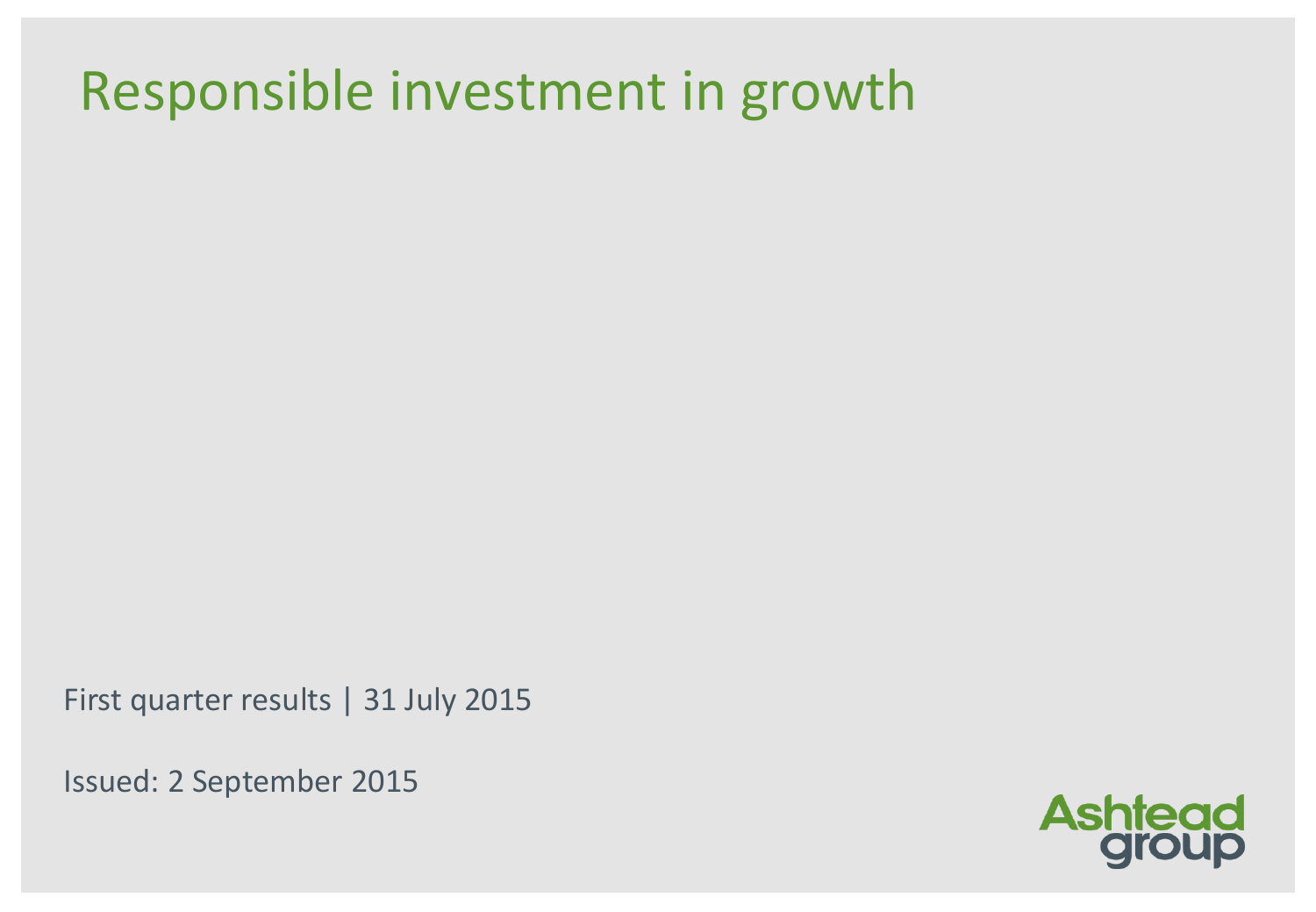## Legal notice

This presentation has been prepared to inform investors and prospective investors in the secondary markets about the Group and does not constitute an offer of securities or otherwise constitute an invitation or inducement to any person to underwrite, subscribe for or otherwise acquire securities in Ashtead Group plc or any of its subsidiary companies.

The presentation contains forward looking statements which are necessarily subject to risks and uncertainties because they relate to future events. Our business and operations are subject to a variety of risks and uncertainties, many of which are beyond our control and, consequently, actual results may differ materially from those projected by any forward looking statements.

Some of the factors which may adversely impact some of these forward looking statements are discussed in the Principal Risks and Uncertainties section on pages 24-25 of the Group's Annual Report and Accounts for the year ended 30 April 2015 and in the unaudited results for the first quarter ended 31 July 2015 under "Current trading and outlook" and "Principal risks and uncertainties". Both these reports may be viewed on the Group's website at **www.ashtead-group.com**

This presentation contains supplemental non-GAAP financial and operating information which the Group believes provides valuable insight into the performance of the business. Whilst this information is considered as important, it should be viewed as supplemental to the Group's financial results prepared in accordance with International Financial Reporting Standards and not as a substitute for them.

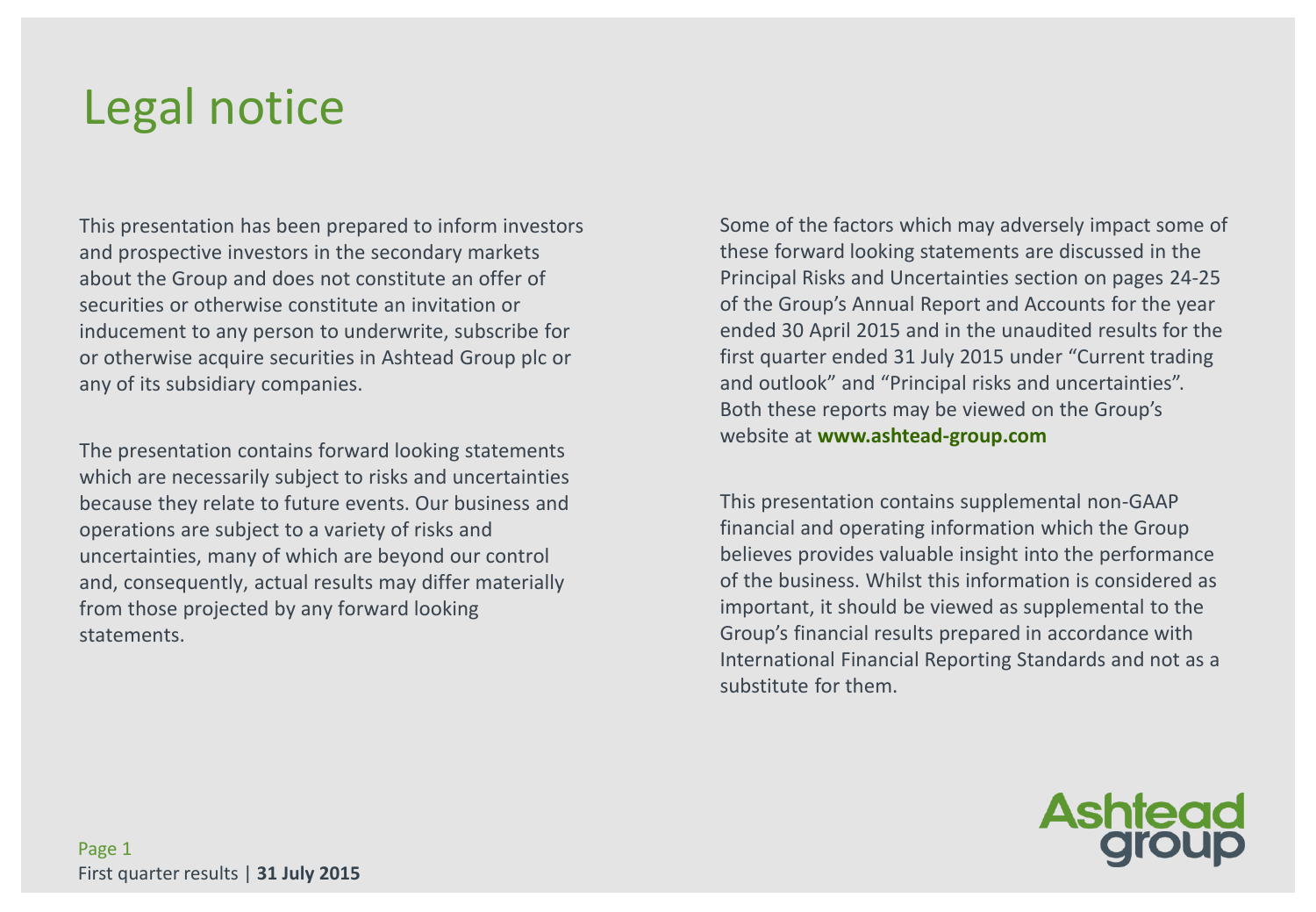#### **Overview**

- Another very strong quarter
- Focused model delivering sustained market share gains
- After spring weather delays, seasonal uptick has been very encouraging leading to record utilisation levels in July at Sunbelt on a fleet 26% larger
- The strong trends continued in August and therefore our outlook for the balance of the year is good
- Longer term strategy remains unchanged. Focus on organic growth supplemented by greenfields and bolt-ons
- We continue to see further structural and cyclical opportunity but will continue to grow responsibly
- We expect full year results to be in line with our expectations and the Board continues to look forward to the medium term with confidence

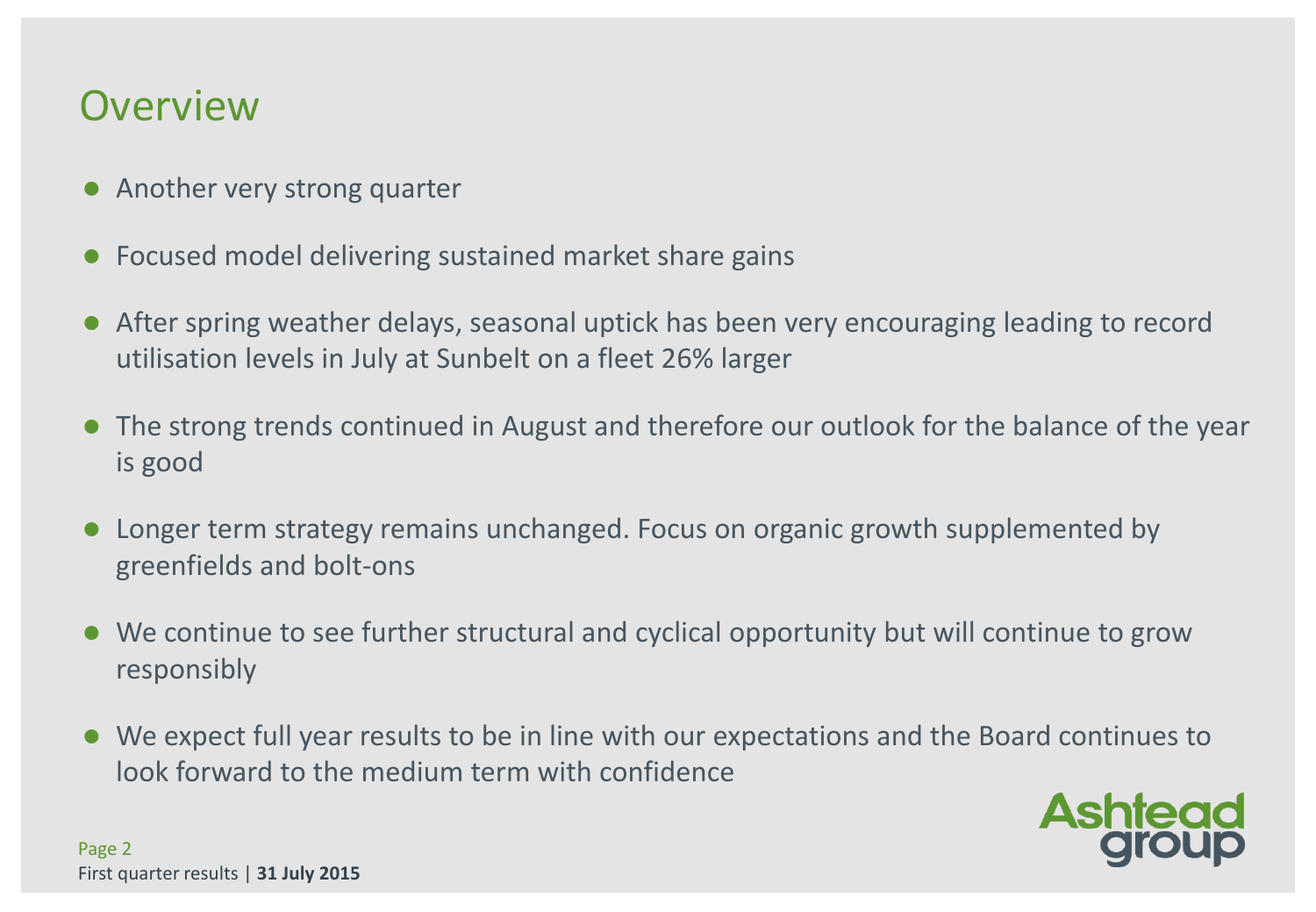# Suzanne Wood Finance director

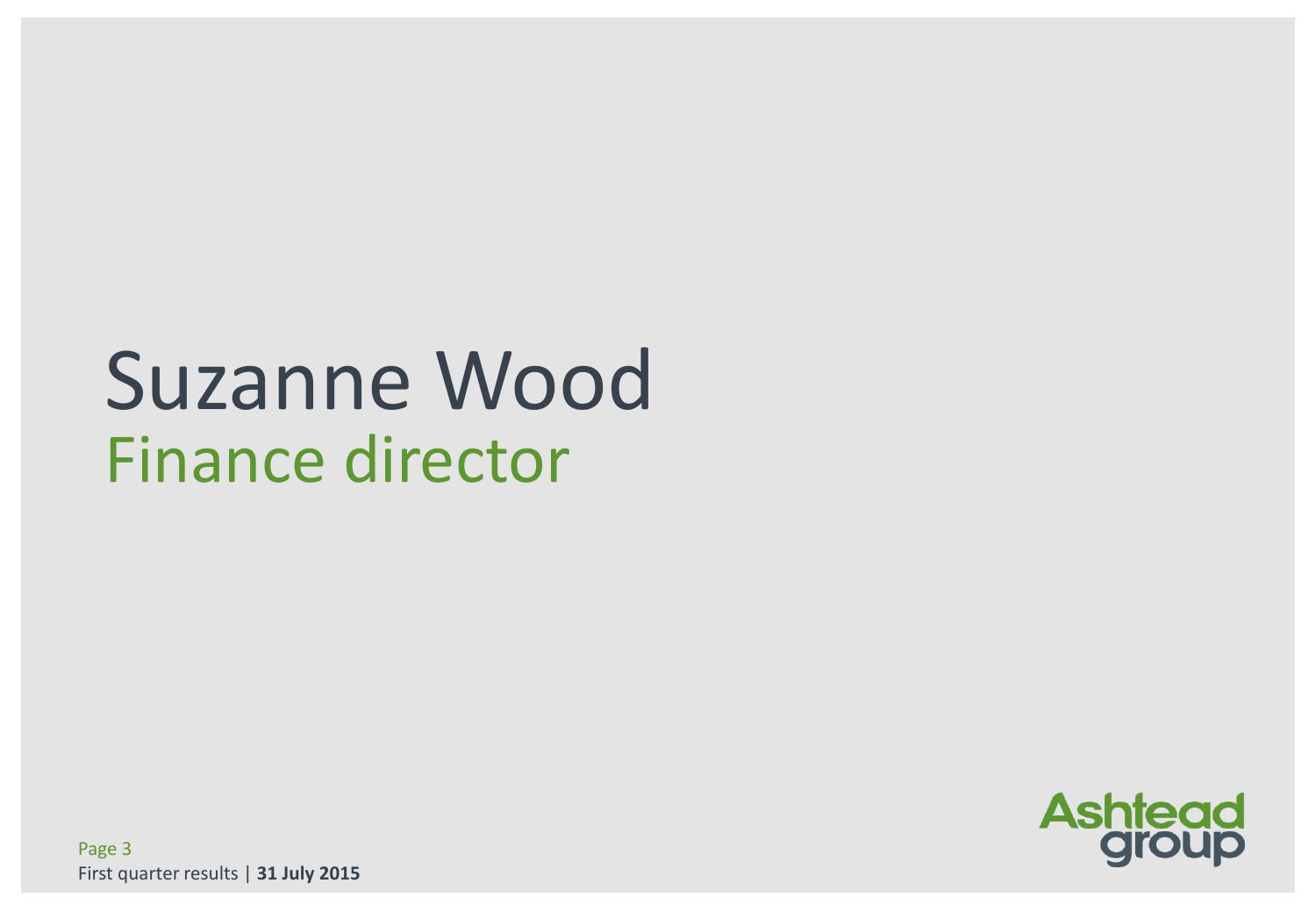#### Q1 Group revenue and profit

|                                    | Q1    |       |                     |  |
|------------------------------------|-------|-------|---------------------|--|
| (f <sub>em</sub> )                 | 2015  | 2014  | Change <sup>1</sup> |  |
| <b>Revenue</b>                     | 619   | 458   | 26%                 |  |
| - of which rental                  | 540   | 418   | 20%                 |  |
| Operating costs                    | (336) | (248) | 26%                 |  |
| <b>EBITDA</b>                      | 283   | 210   | 25%                 |  |
| Depreciation                       | (103) | (77)  | 25%                 |  |
| <b>Operating profit</b>            | 180   | 133   | 25%                 |  |
| Net interest                       | (19)  | (13)  | 36%                 |  |
| Profit before amortisation and tax | 161   | 120   | 23%                 |  |
| Earnings per share (p)             | 21.0  | 15.3  | 27%                 |  |
| <b>Margins</b>                     |       |       |                     |  |
| - EBITDA                           | 46%   | 46%   |                     |  |
| - Operating profit                 | 29%   | 29%   |                     |  |

*1 At constant exchange rates*

*2 The results in the table above are the Group's underlying results and are stated before intangible amortisation*

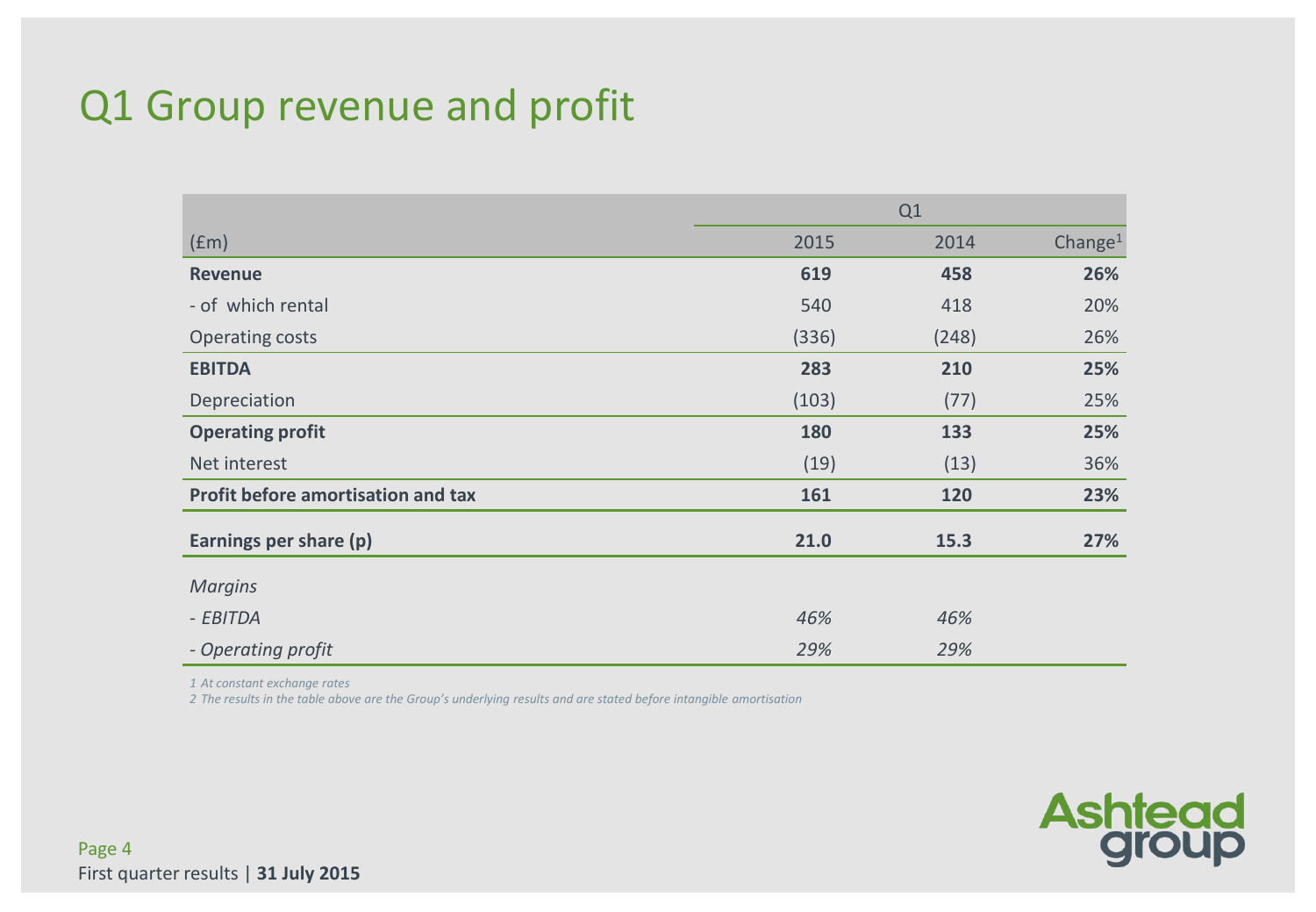#### Q1 Sunbelt revenue and profit

|                         | Q1    |       |        |  |
|-------------------------|-------|-------|--------|--|
| (5m)                    | 2015  | 2014  | Change |  |
| <b>Revenue</b>          | 821   | 638   | 29%    |  |
| - of which rental       | 718   | 586   | 23%    |  |
| Operating costs         | (431) | (327) | 32%    |  |
| <b>EBITDA</b>           | 390   | 311   | 26%    |  |
| Depreciation            | (132) | (104) | 27%    |  |
| <b>Operating profit</b> | 258   | 207   | 25%    |  |
| <b>Margins</b>          |       |       |        |  |
| - EBITDA                | 48%   | 49%   |        |  |
| - Operating profit      | 31%   | 32%   |        |  |

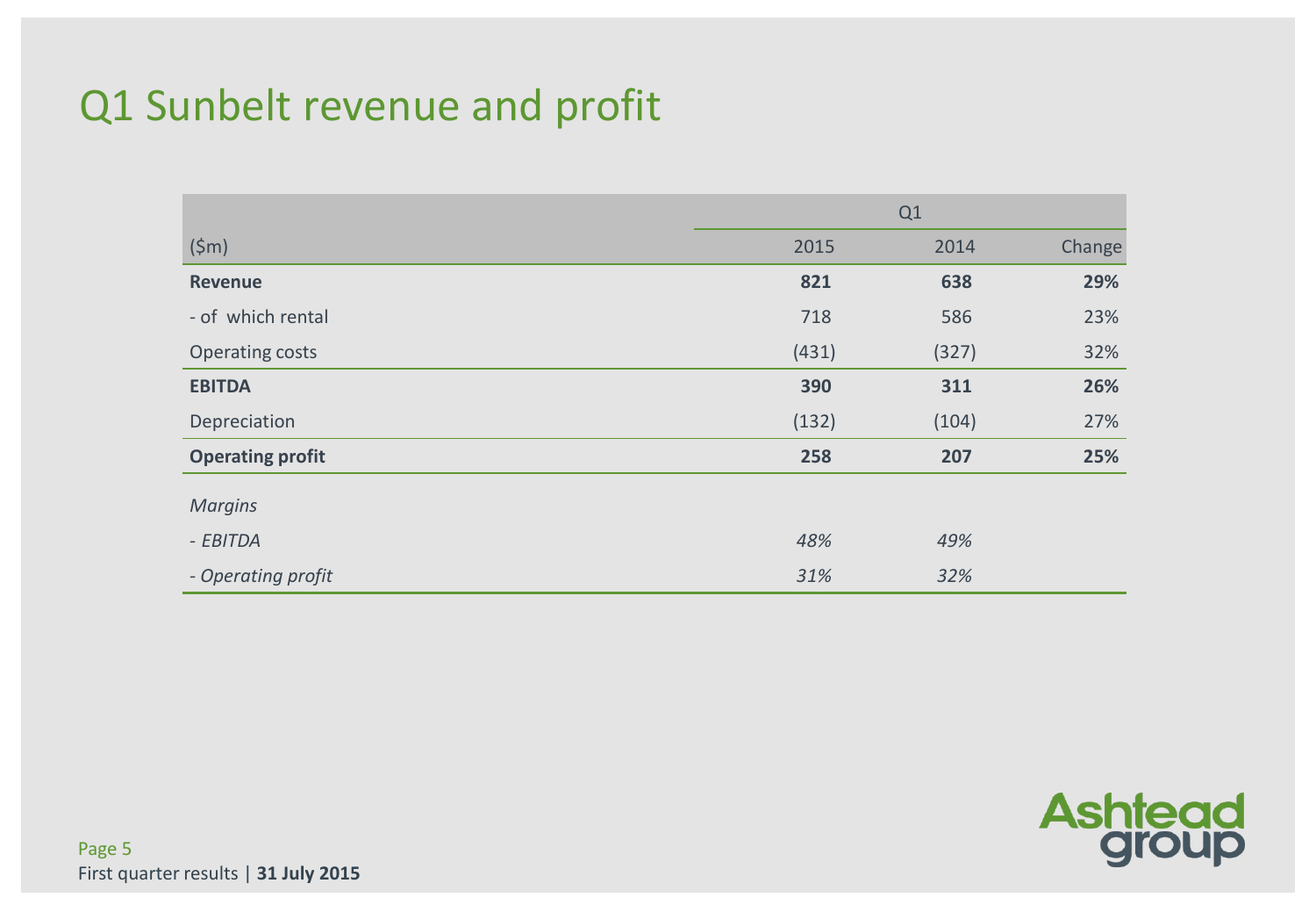#### Q1 A-Plant revenue and profit

|                         | Q1   |      |        |  |
|-------------------------|------|------|--------|--|
| (fm)                    | 2015 | 2014 | Change |  |
| <b>Revenue</b>          | 90   | 81   | 11%    |  |
| - of which rental       | 77   | 72   | 7%     |  |
| Operating costs         | (56) | (52) | 6%     |  |
| <b>EBITDA</b>           | 34   | 29   | 20%    |  |
| Depreciation            | (17) | (15) | 16%    |  |
| <b>Operating profit</b> | 17   | 14   | 24%    |  |
| <b>Margins</b>          |      |      |        |  |
| - EBITDA                | 38%  | 35%  |        |  |
| - Operating profit      | 19%  | 17%  |        |  |

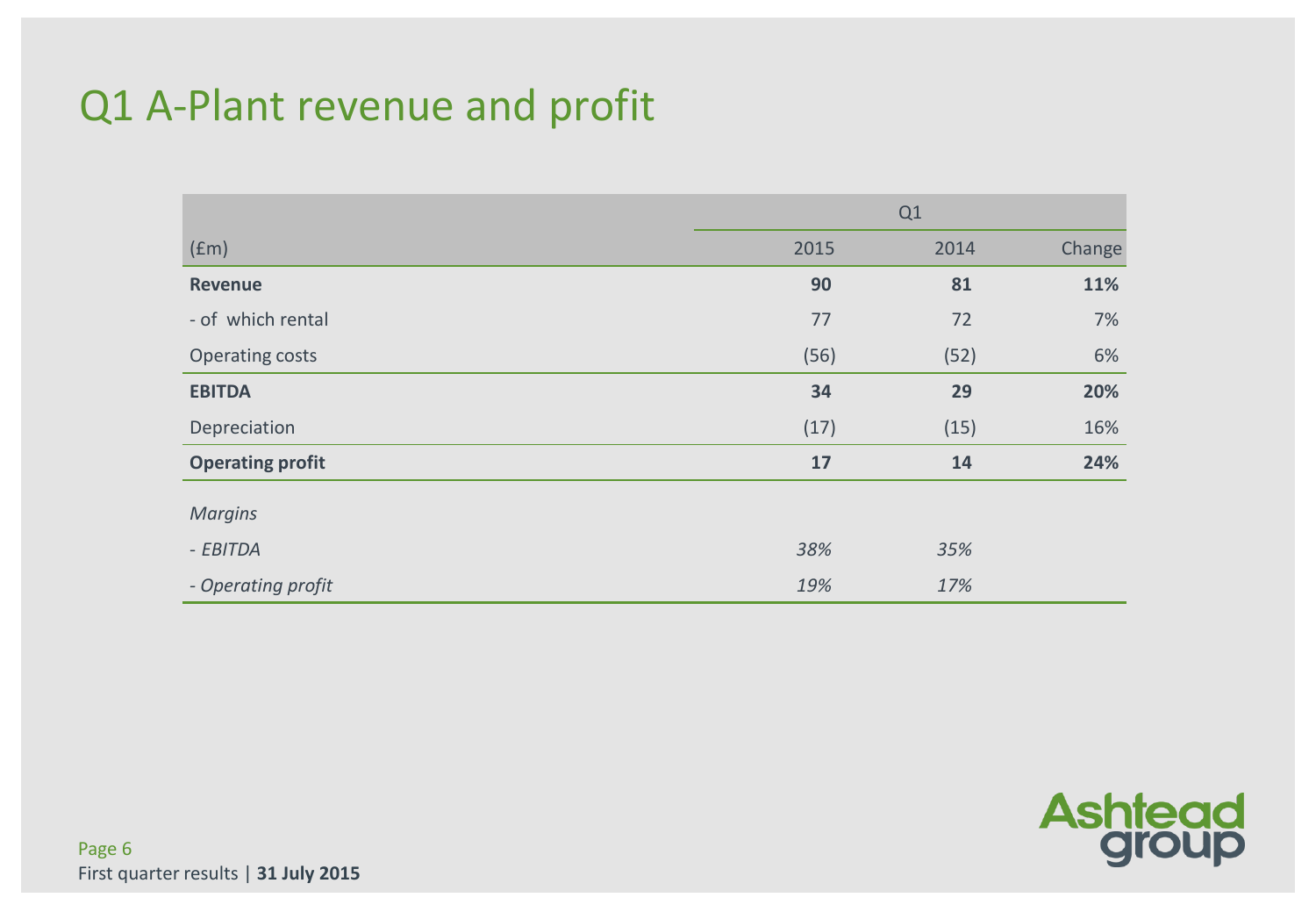#### Net debt and leverage

Net debt to EBITDA continues to reduce as we invest in the fleet

| $(\text{fm})$                          | July<br>2015 | July<br>2014 |
|----------------------------------------|--------------|--------------|
| Net debt at 30 April                   | 1,687        | 1,149        |
| <b>Translation impact</b>              | (26)         | $\mathbf 1$  |
| Opening debt at closing exchange rates | 1,661        | 1,150        |
| Change from cash flows                 | 142          | 149          |
| Non-cash movements                     | $\mathbf{1}$ | $\mathbf{1}$ |
| Net debt at period end                 | 1,804        | 1,300        |
| Comprising:                            |              |              |
| First lien senior secured bank debt    | 905          | 762          |
| Second lien secured notes              | 896          | 537          |
| Finance lease obligations              | 5            | 5            |
| Cash in hand                           | (2)          | (4)          |
| <b>Total net debt</b>                  | 1,804        | 1,300        |
| Net debt to EBITDA leverage* (x)       | 1.8          | 1.9          |



| <b>Interest</b>    |     |  |  |  |  |  |
|--------------------|-----|--|--|--|--|--|
| Floating rate: 50% |     |  |  |  |  |  |
| Fixed rate:        | 50% |  |  |  |  |  |



\*At constant exchange rates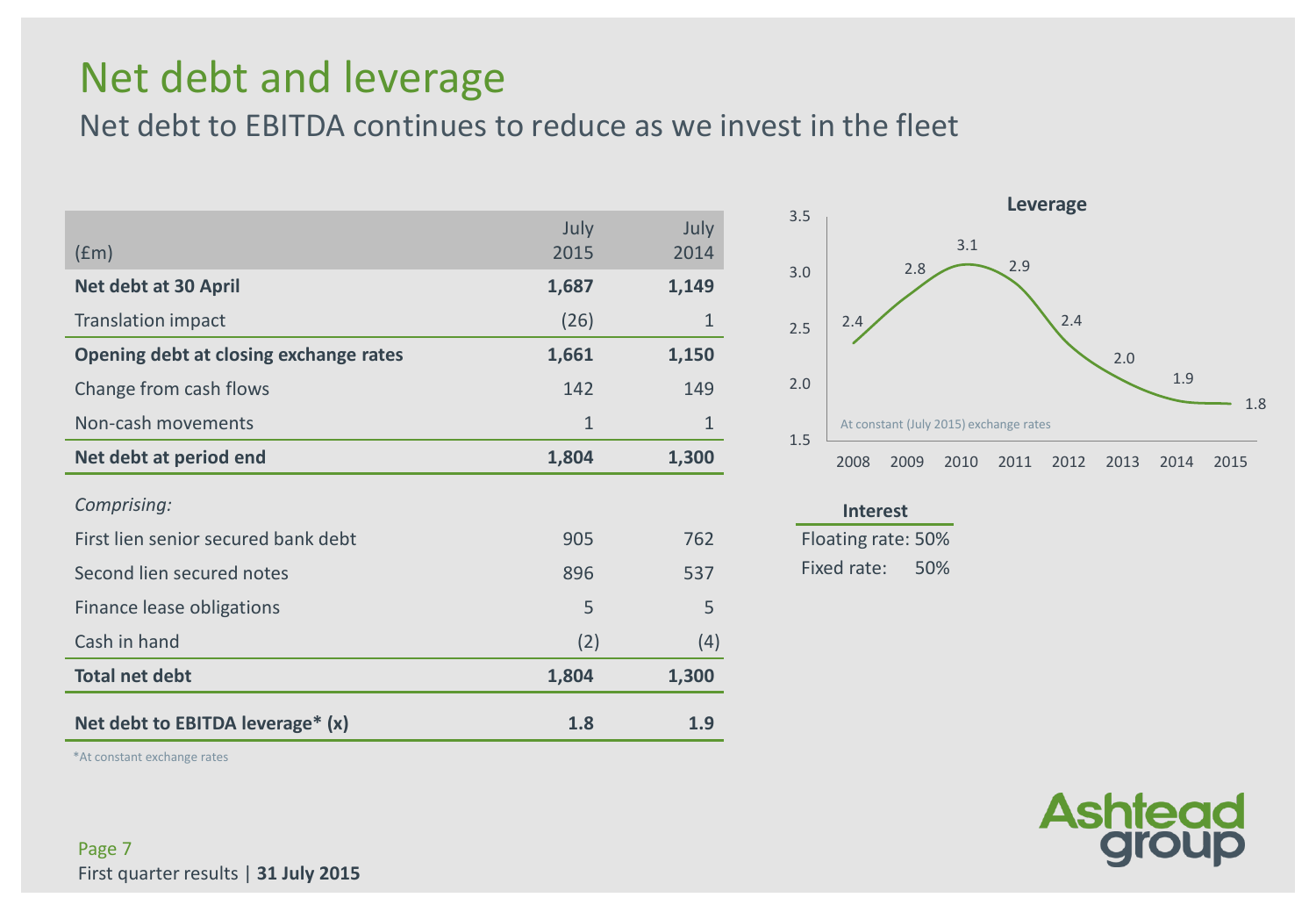#### Robust and flexible debt structure



- ABL facility increased to \$2.6bn and extended to 2020
- Pricing grid reduced to LIBOR +125 175bps
- Debt facilities committed for average of 6 years
- No amortisation
- No financial monitoring covenants whilst availability exceeds \$260m (July 2015 : \$1,258m)

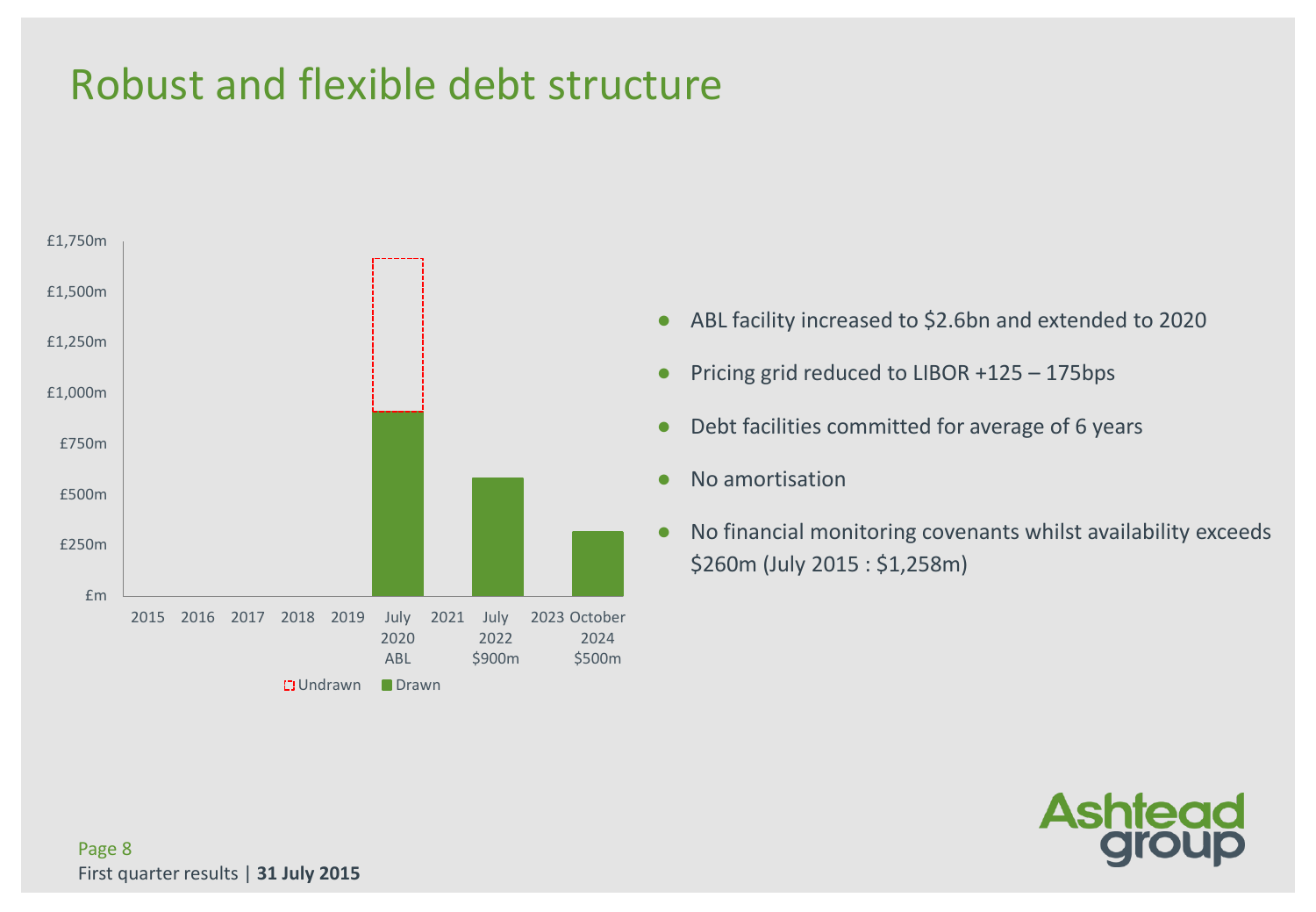# Geoff Drabble Chief executive

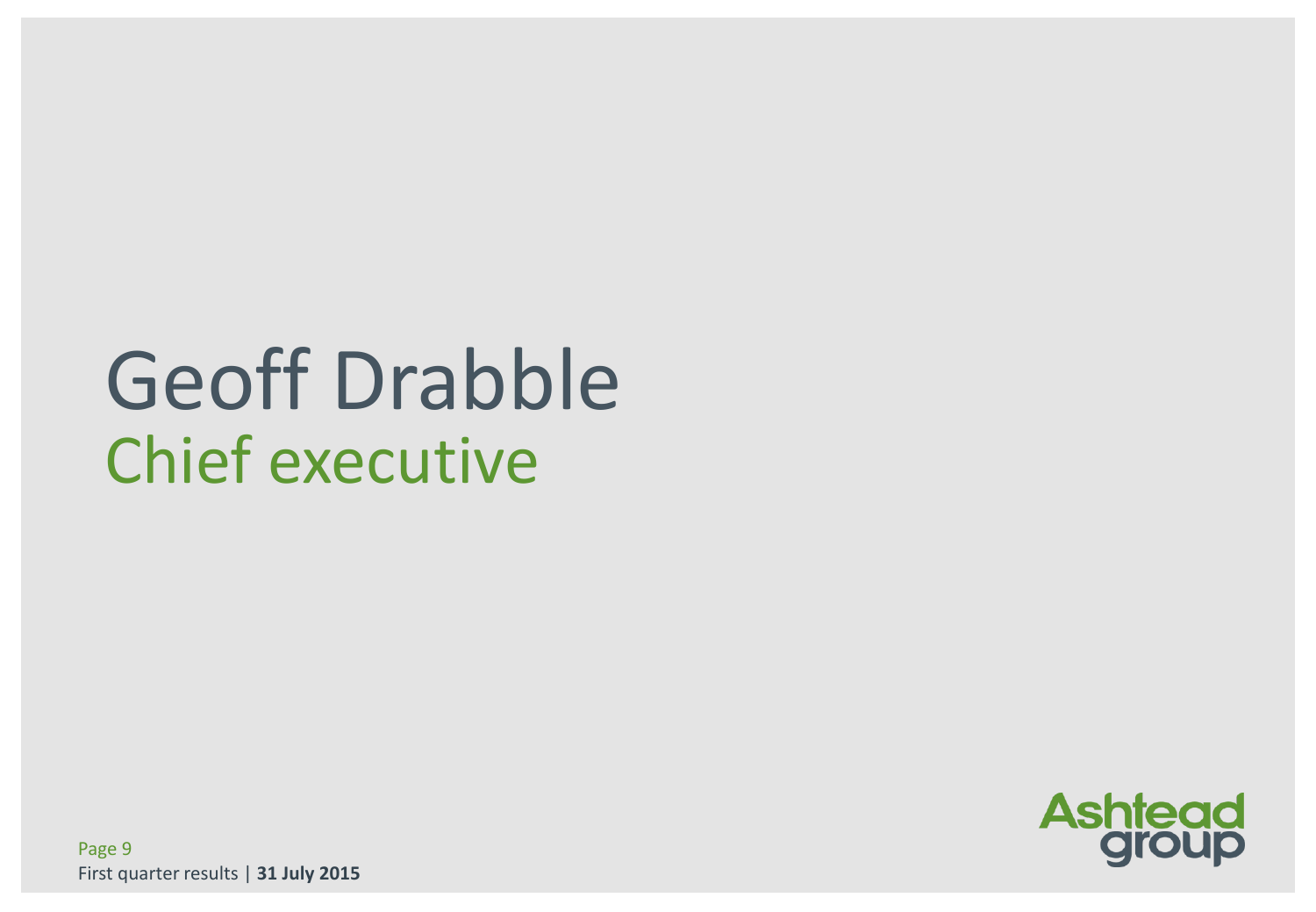#### Capitalising on structural and cyclical factors to drive revenue growth





Page 10 First quarter results | **31 July 2015**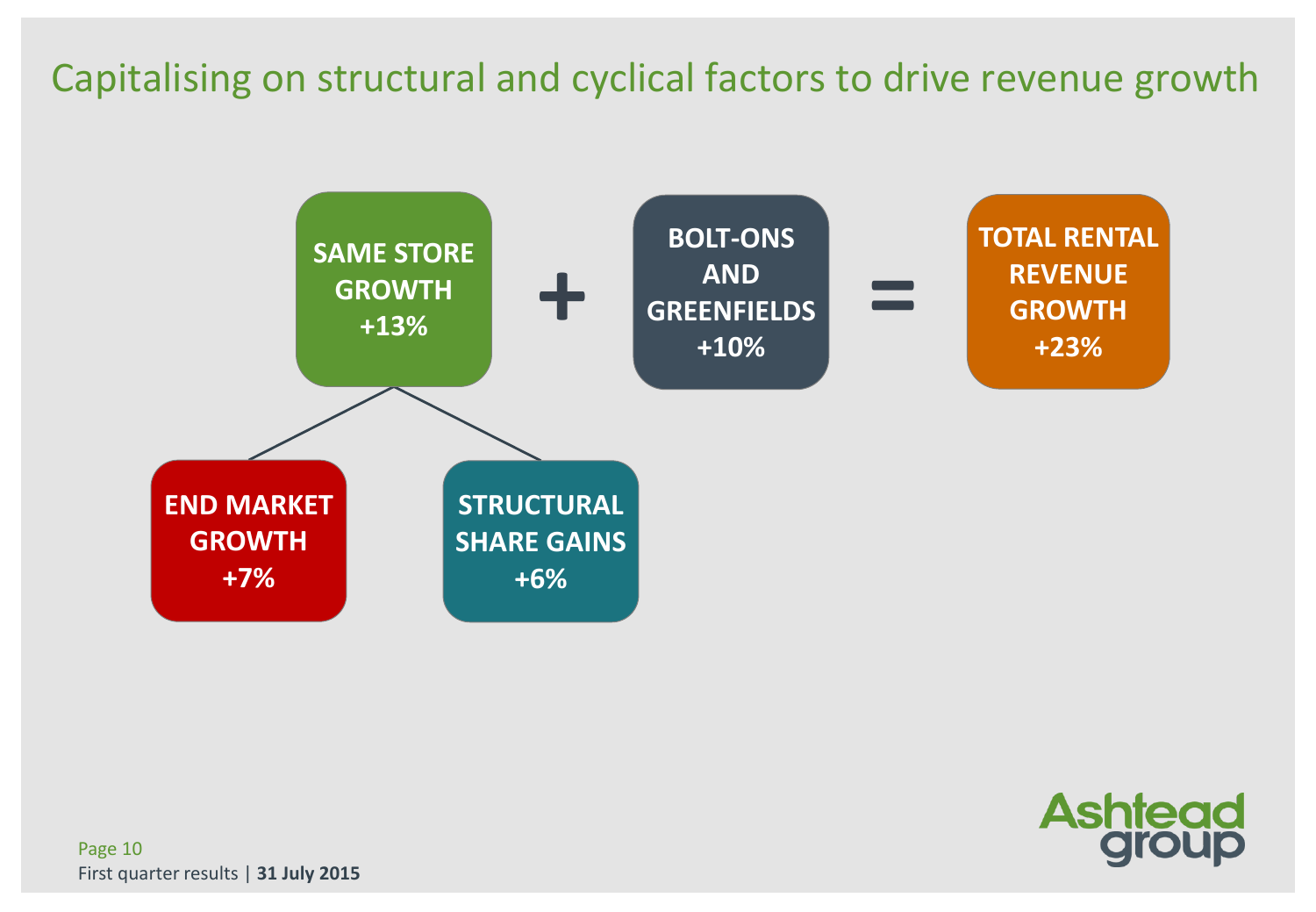#### Sunbelt revenue drivers – rental only

#### Continuation of strong performance











Page 11 First quarter results | **31 July 2015**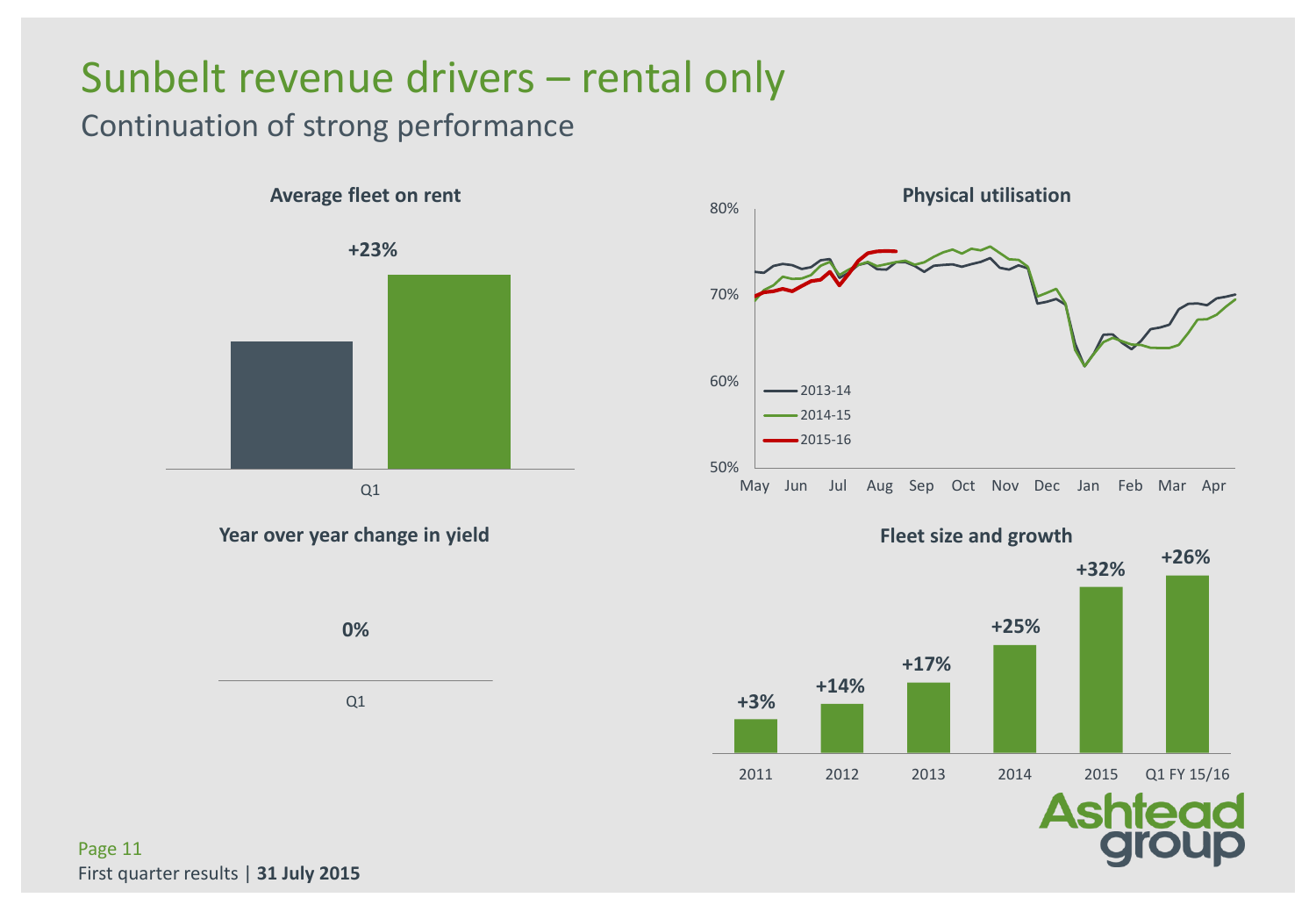#### Our model – a differentiator

- Our model is different
	- ̶ Diversified business
	- ̶ More transactional in nature
- Our results are at odds with larger listed peers but not the broader rental market
	- ̶ Rental market growth 7%
- We have doubled our market share in 5 years
- Since URI acquired RSC in April 2012
	- ̶ Sunbelt CAGR 23%
	- $-$  URI CAGR  $11\%$
	- ̶ HERC CAGR 10%



Page 12 First quarter results | **31 July 2015**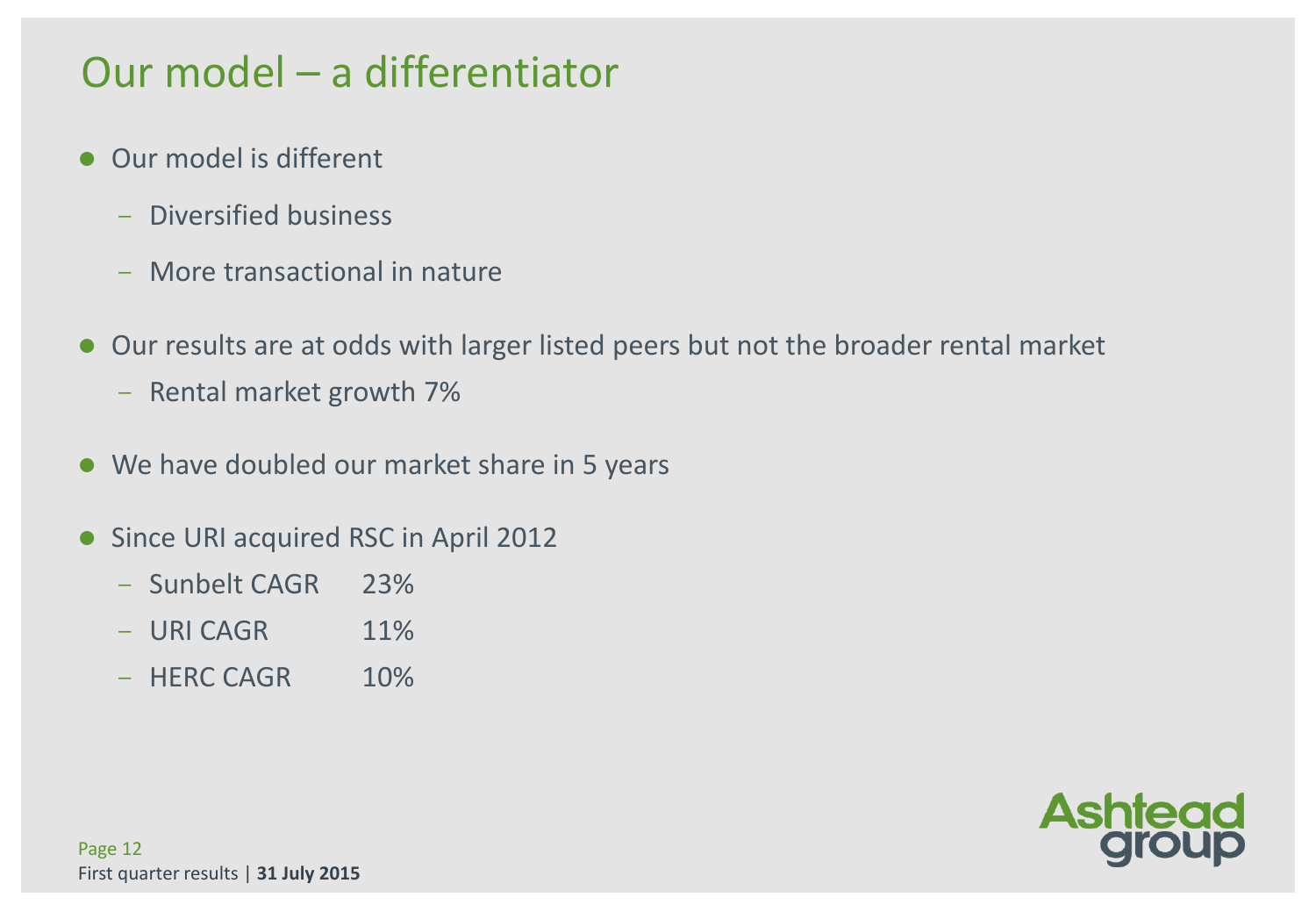#### The market

The majority of our markets are very strong with good long-term prospects

| Rental revenue forecasts                                  | 2015   | 2016   | 2017   |
|-----------------------------------------------------------|--------|--------|--------|
| Industry rental revenue                                   | $+7%$  | $+8%$  | $+7%$  |
| Source: IHS Global Insight (July 2015)                    |        |        |        |
| <b>Total building starts</b><br>(Millions of square feet) | 2015   | 2016   | 2017   |
| <b>Total building</b>                                     | $+13%$ | $+16%$ | $+11%$ |
| <b>Commercial and Industrial</b>                          | $+10%$ | $+11%$ | $+7%$  |
| Institutional                                             | $+9%$  | $+11%$ | $+13%$ |
| Residential                                               | $+15%$ | $+18%$ | $+13%$ |
| Source: Dodge Data & Analytics (June 2015)                |        |        |        |
| Put in place construction                                 | 2015   | 2016   | 2017   |
| <b>Total construction</b>                                 | $+7%$  | $+3%$  | $+5%$  |
| Source: Maximus Advisors (August 2015)                    |        |        |        |

Page 13 First quarter results | **31 July 2015**





Source: US Bureau of Statistics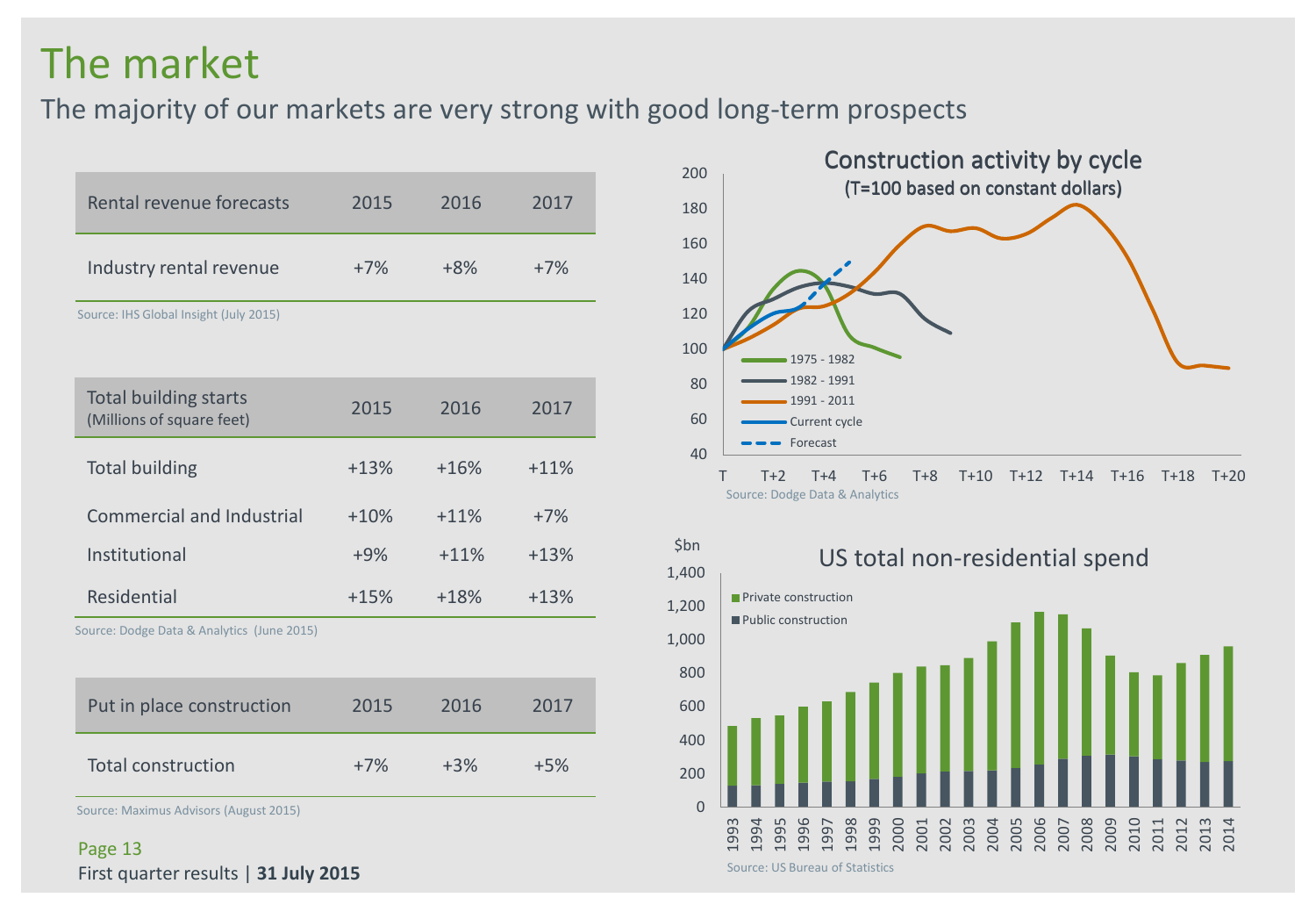#### What about oil and gas – is there an over supply? Impact has been over played

|                         | <b>FY 2015</b><br>Growth | Q1 2016<br>Growth | % of business<br>Q1 2016 |
|-------------------------|--------------------------|-------------------|--------------------------|
| <b>General business</b> | $+25%$                   | $+25%$            | 97%                      |
| Oil and gas             | $+84%$                   | $-13%$            | 3%                       |

- We had a balanced approach to our growth
- The fleet that is "off rent" is small relative to the overall fleet from peak only \$50m

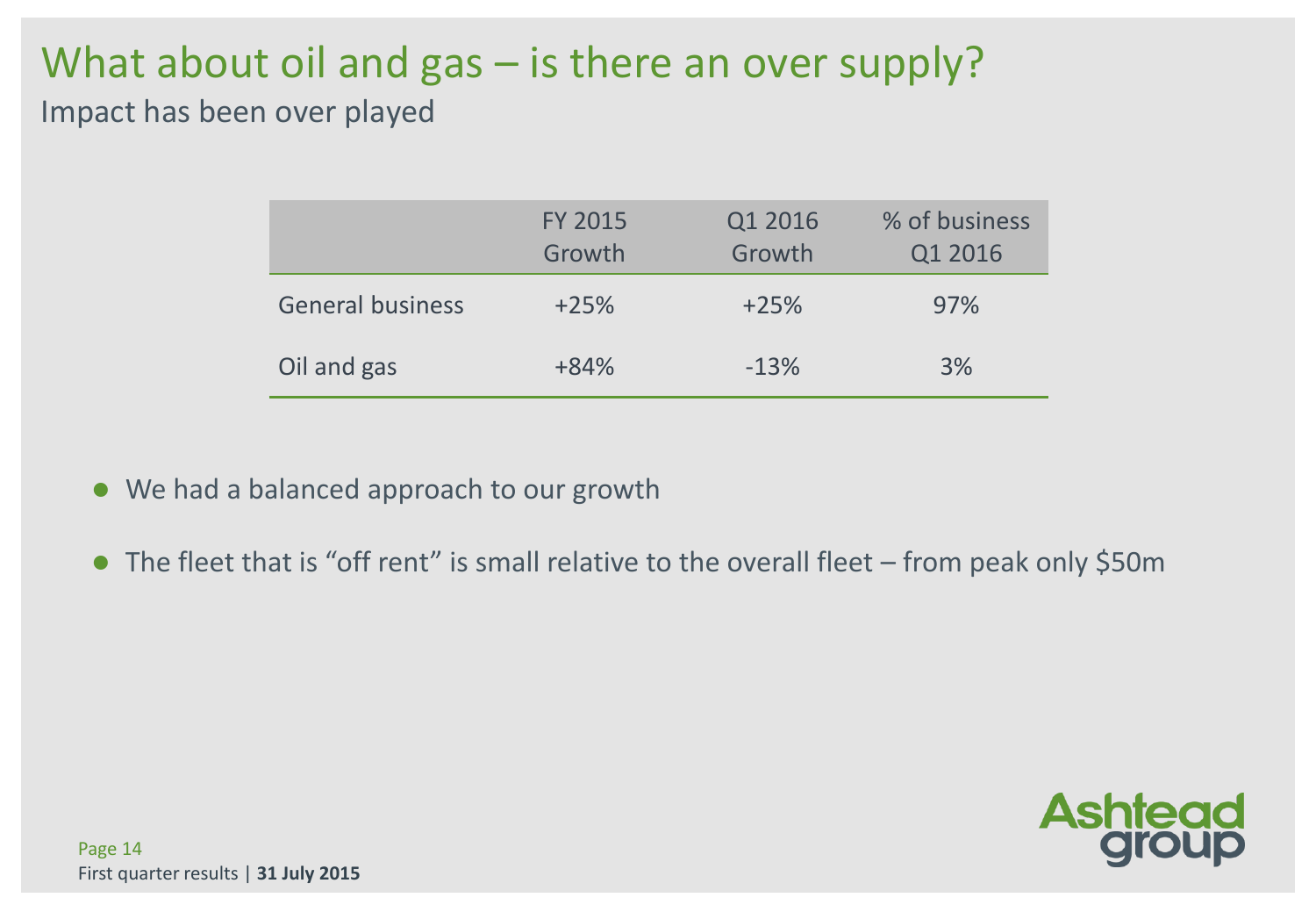#### Impact of oil and gas fleet limited in range and quantum





80ft manlift



4,000W light tower



100KW generator



120KW generator

- 70% of our fleet on rent was and is just 6 products
- Total industry is very similar

#### Minimal impact on General Tool fleet

- Physical utilisation 77%\* (2015: 74%)
- Fleet size +23%\*
- Rates flat\*

\*For the six products listed above

Page 15 First quarter results | **31 July 2015**

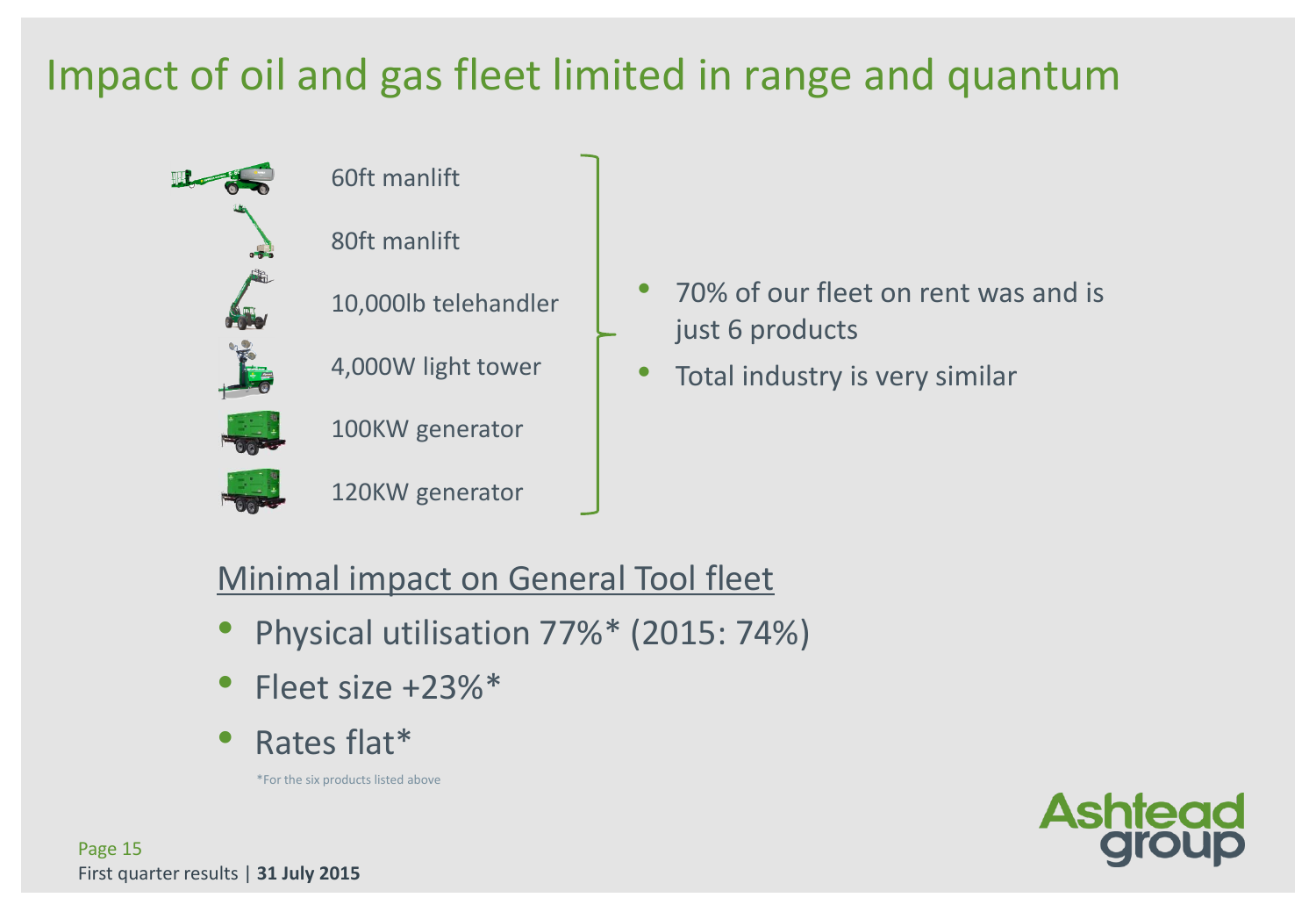#### Good progress across the business

#### Driven by same-store growth

|                                 | Same-stores* | Greenfields* | Bolt-ons* | Oil & Gas | <b>Total</b> |
|---------------------------------|--------------|--------------|-----------|-----------|--------------|
| Proportion of revenue           | 89%          | 4%           | 4%        | 3%        | 100%         |
| Fleet on rent $-$ % change      | $+13%$       | $+1,084%$    | +365%     | $+25%$    | $+23%$       |
| Net yield                       | $+1%$        | $+32%$       | $+12%$    | $-30%$    | 0%           |
| Physical utilisation - Actual   | 74%          | 66%          | 63%       | 54%       | 72%          |
| Physical utilisation - % change | $+1%$        | $+33%$       | $+2%$     | $-25%$    | 0%           |
| Fall through                    | 58%          | 51%          | 50%       | $-193%$   | 52%          |

*\* Excluding Oil & Gas*

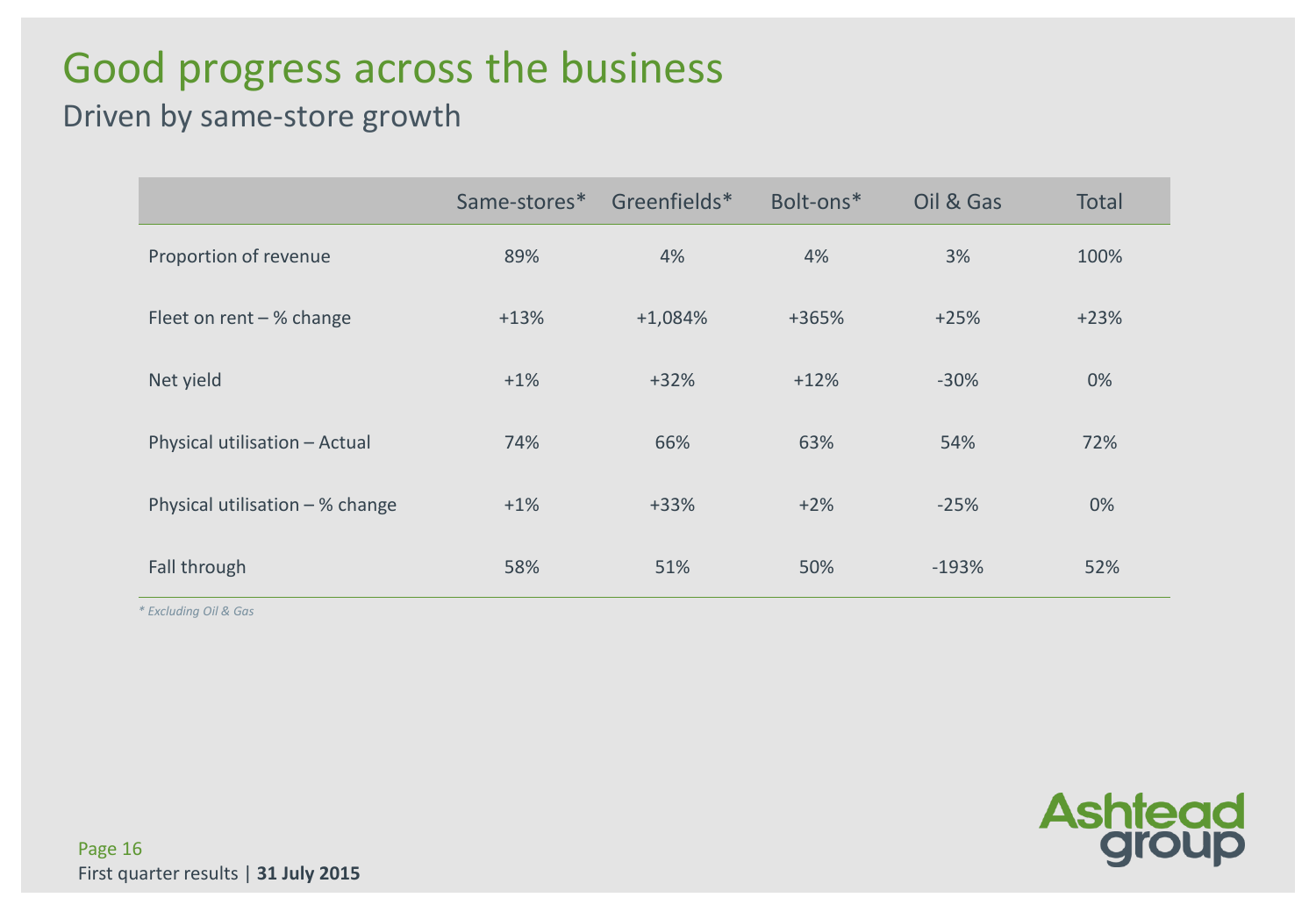#### Increased greenfield activity as model is proven

|                      |             | FY13 greenfields (17) |             | FY14 greenfields (24) |             | FY15 greenfields (31) |  |  |
|----------------------|-------------|-----------------------|-------------|-----------------------|-------------|-----------------------|--|--|
|                      | <b>FY13</b> | <b>FY14</b>           | <b>FY15</b> | <b>FY14</b>           | <b>FY15</b> | <b>FY15</b>           |  |  |
| Rental revenue       | 12          | 37                    | 48          | 20                    | 60          | 22                    |  |  |
| <b>EBITDA</b>        | 42%         | 54%                   | 54%         | 36%                   | 52%         | 28%                   |  |  |
| Return on investment | 6%          | 16%                   | 20%         | 10%                   | 20%         | $-1%$                 |  |  |
| Fleet at cost        | 73          | 102                   | 126         | 97                    | 145         | 168                   |  |  |
| Utilisation          | 61%         | 69%                   | 70%         | 56%                   | 68%         | 56%                   |  |  |

*Notes*

*<sup>1</sup> Based on store level performance and excludes central costs*

*2 Includes oil and gas*

- **•** Increased activity as progression was proven
- 19 greenfields in Q1 of FY16
- Further margin improvement to come as programme matures
- Responsible growth

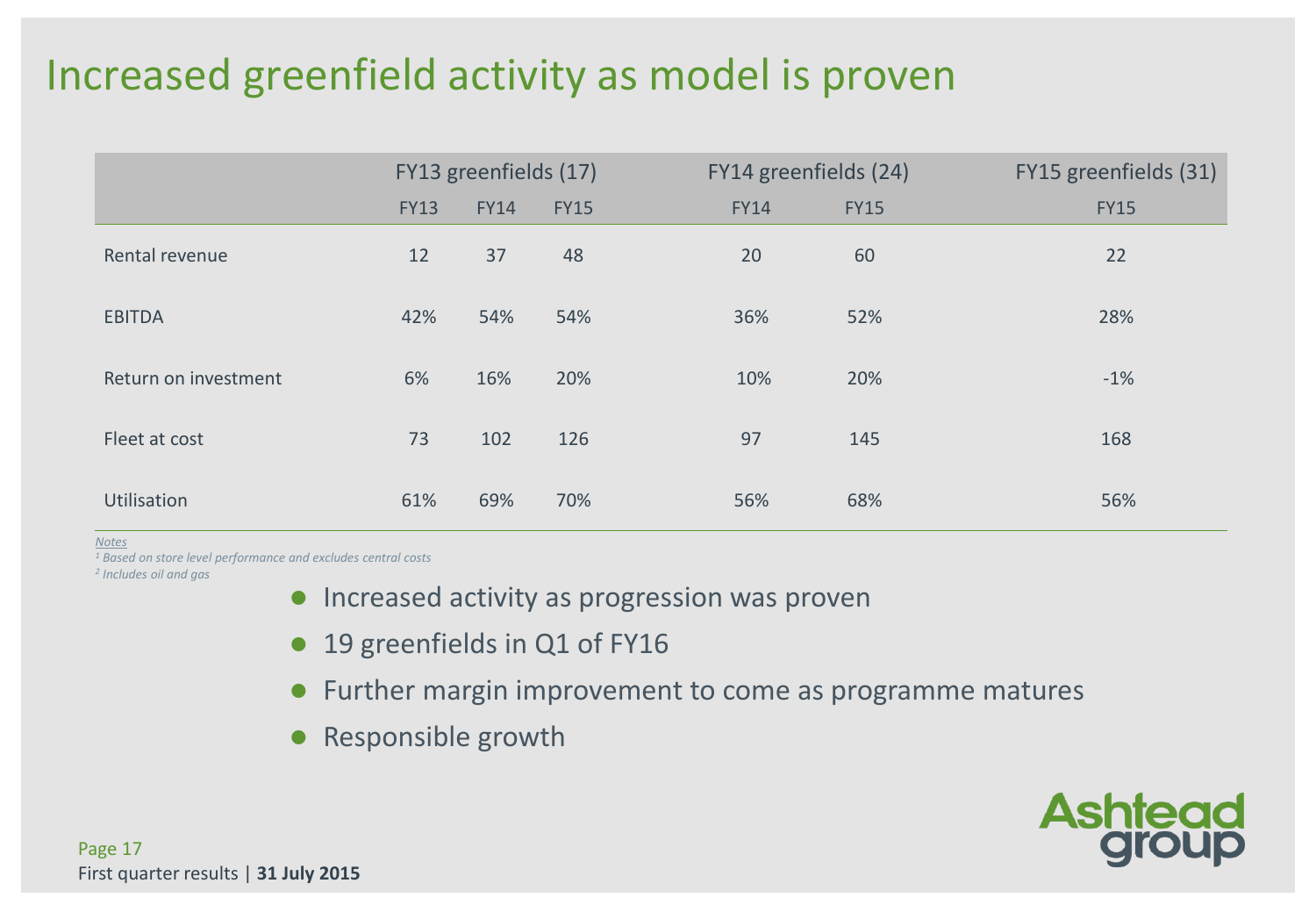#### Acquisitions show similar improvement trends

|                                          | <b>FY13 acquisitions</b> |             |             | <b>FY14 acquisitions</b> |             | <b>FY15 acquisitions</b> |  |  |
|------------------------------------------|--------------------------|-------------|-------------|--------------------------|-------------|--------------------------|--|--|
|                                          | <b>FY13</b>              | <b>FY14</b> | <b>FY15</b> | <b>FY14</b>              | <b>FY15</b> | <b>FY15</b>              |  |  |
| Rental revenue                           | 10                       | 38          | 45          | 16                       | 46          | 63                       |  |  |
| <b>EBITDA</b>                            | 41%                      | 48%         | 51%         | 48%                      | 50%         | 38%                      |  |  |
| Return on investment (incl.<br>goodwill) | 22%                      | 22%         | 21%         | 13%                      | 19%         | 10%                      |  |  |
| Fleet at cost                            | 55                       | 68          | 83          | 85                       | 104         | 299                      |  |  |
| Utilisation                              | 58%                      | 66%         | 71%         | 50%                      | 56%         | 61%                      |  |  |

*Notes*

*<sup>1</sup> Based on store level performance and excludes central costs*

*2 Includes oil and gas*

- Help to diversify exposure
- No "big bets" on a single sector
- Responsible growth

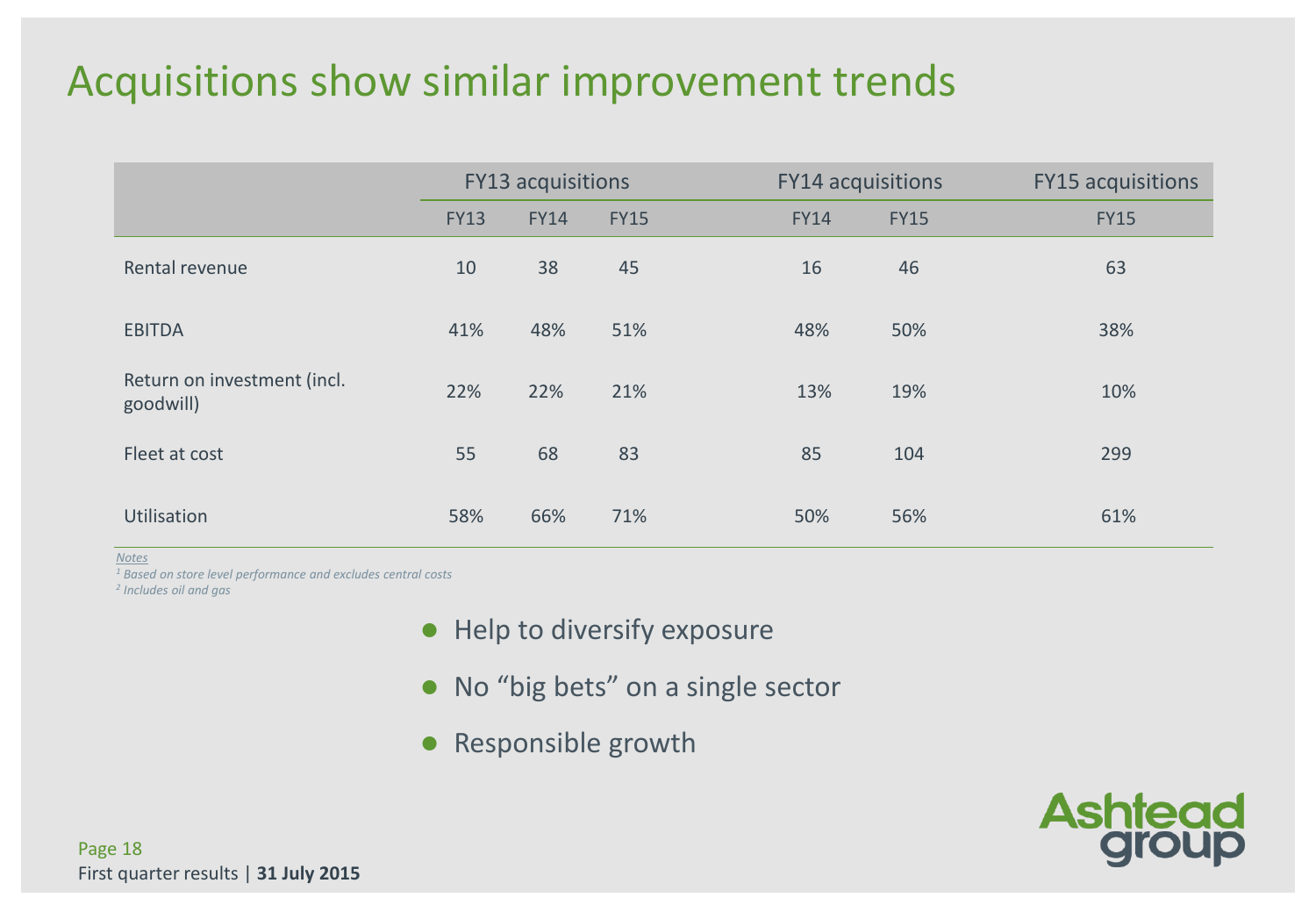#### A-Plant revenue drivers – rental only

#### Growth continues backed by fleet investment



Q1

**0%** 

**Year over year change in yield**





Page 19 First quarter results | **31 July 2015**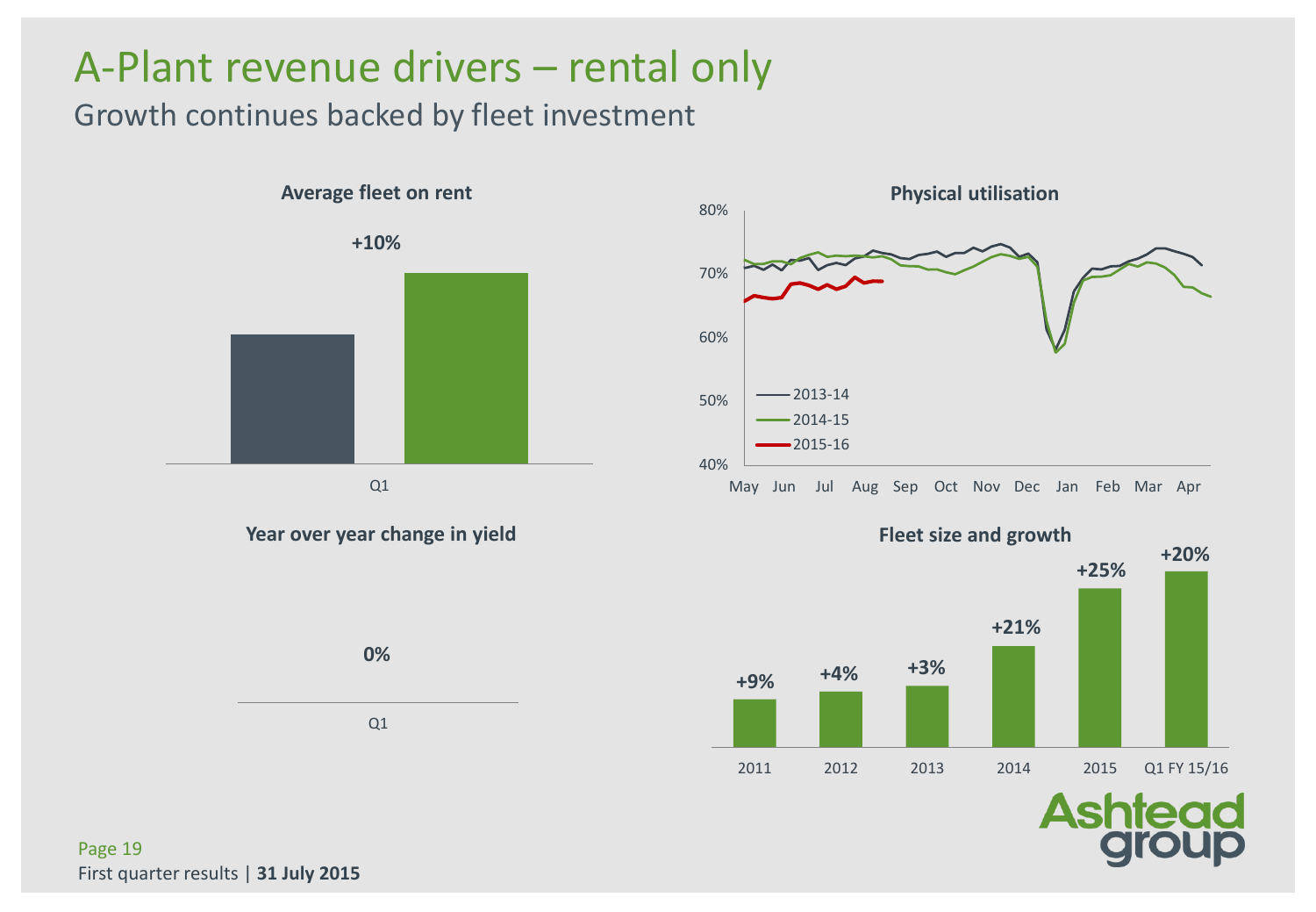#### A-Plant continues to gain market share profitably

Margins and returns continue to improve



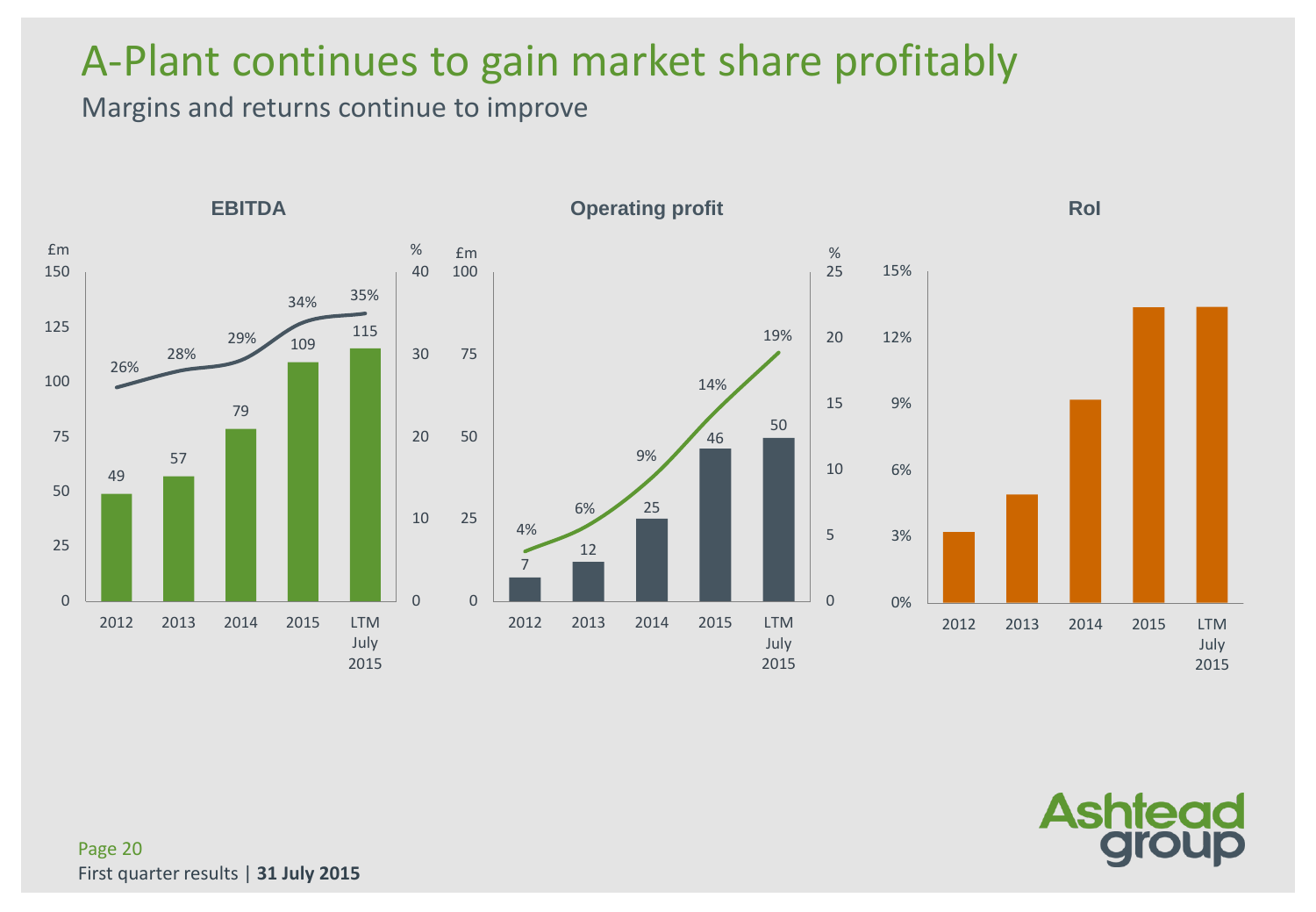#### Summary

- Momentum continues in the business
- Multi-year growth anticipated from strong end markets
- Impact of oil and gas overstated
- Remain committed to organic growth and small bolt-ons as we continue to execute our strategy and take further market share
- On track to achieve mid to high teens fleet growth in the US and open 50 new locations
- We continue to grow responsibly, generating strong returns and maintaining leverage within our stated objectives

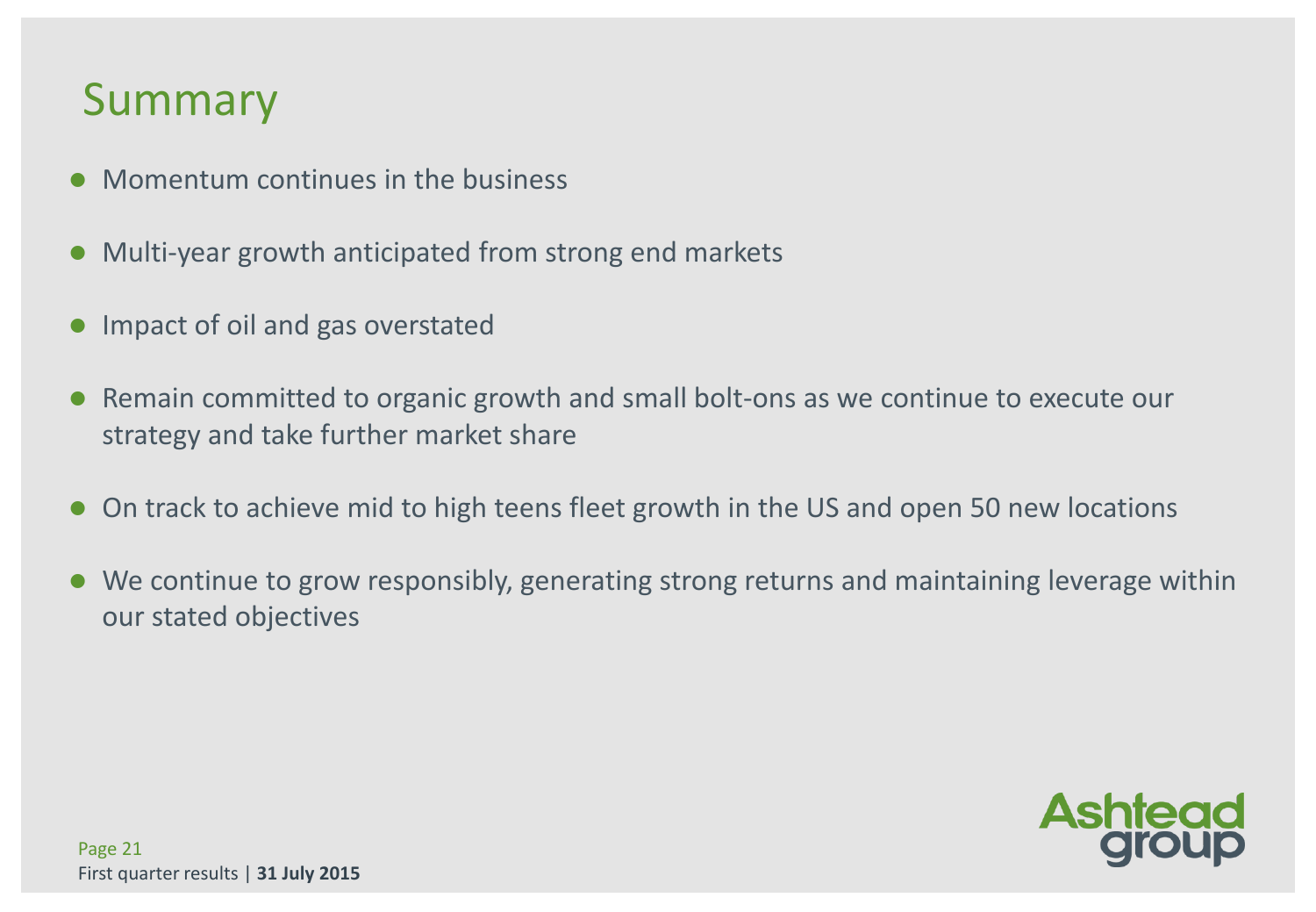# Appendices



Page 22 First quarter results | **31 July 2015**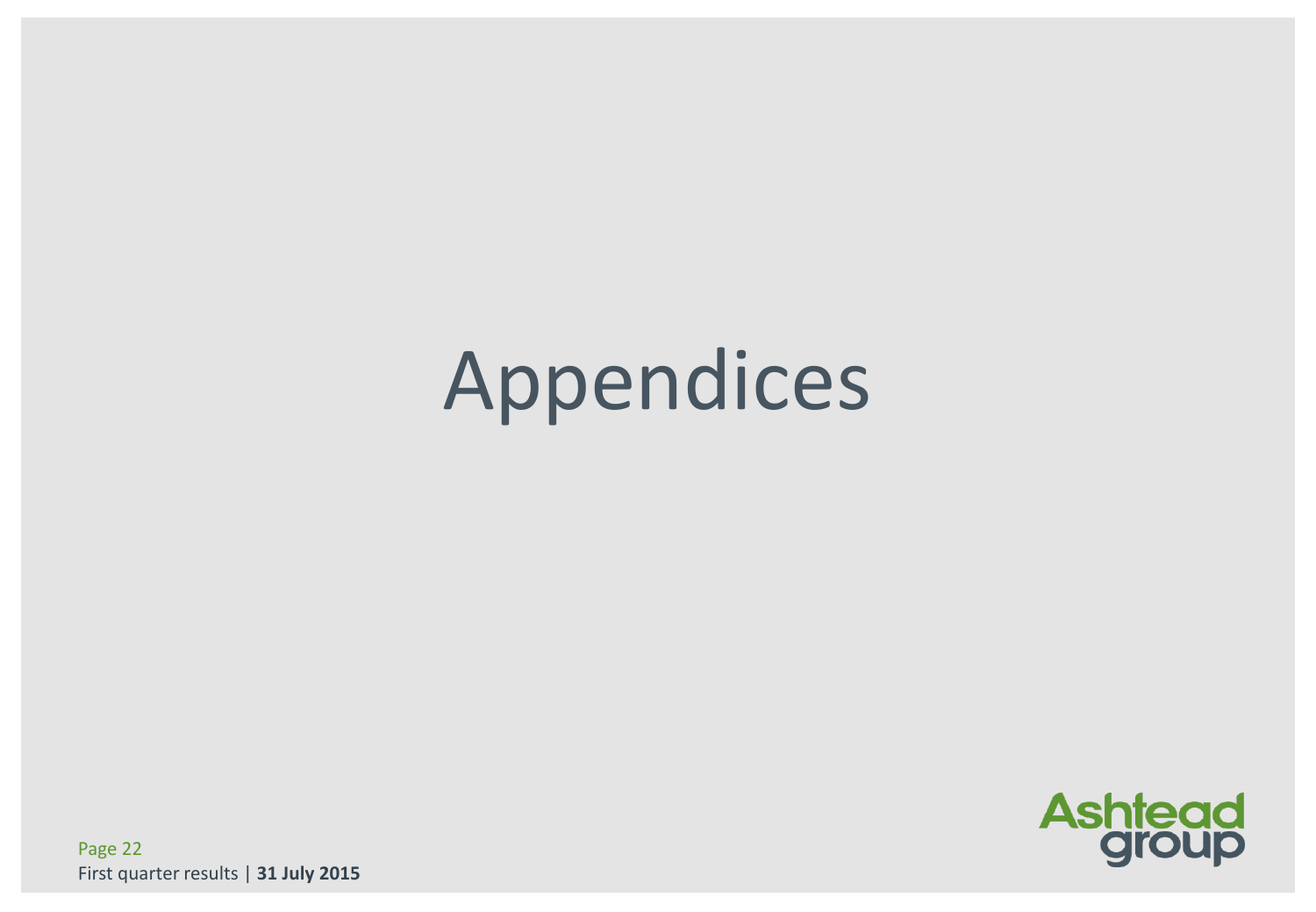#### Gaining market share in both US and UK

In both markets there are winners and losers but generally the big are getting bigger



Source: Management estimates based on IHS Global Insight market estimates

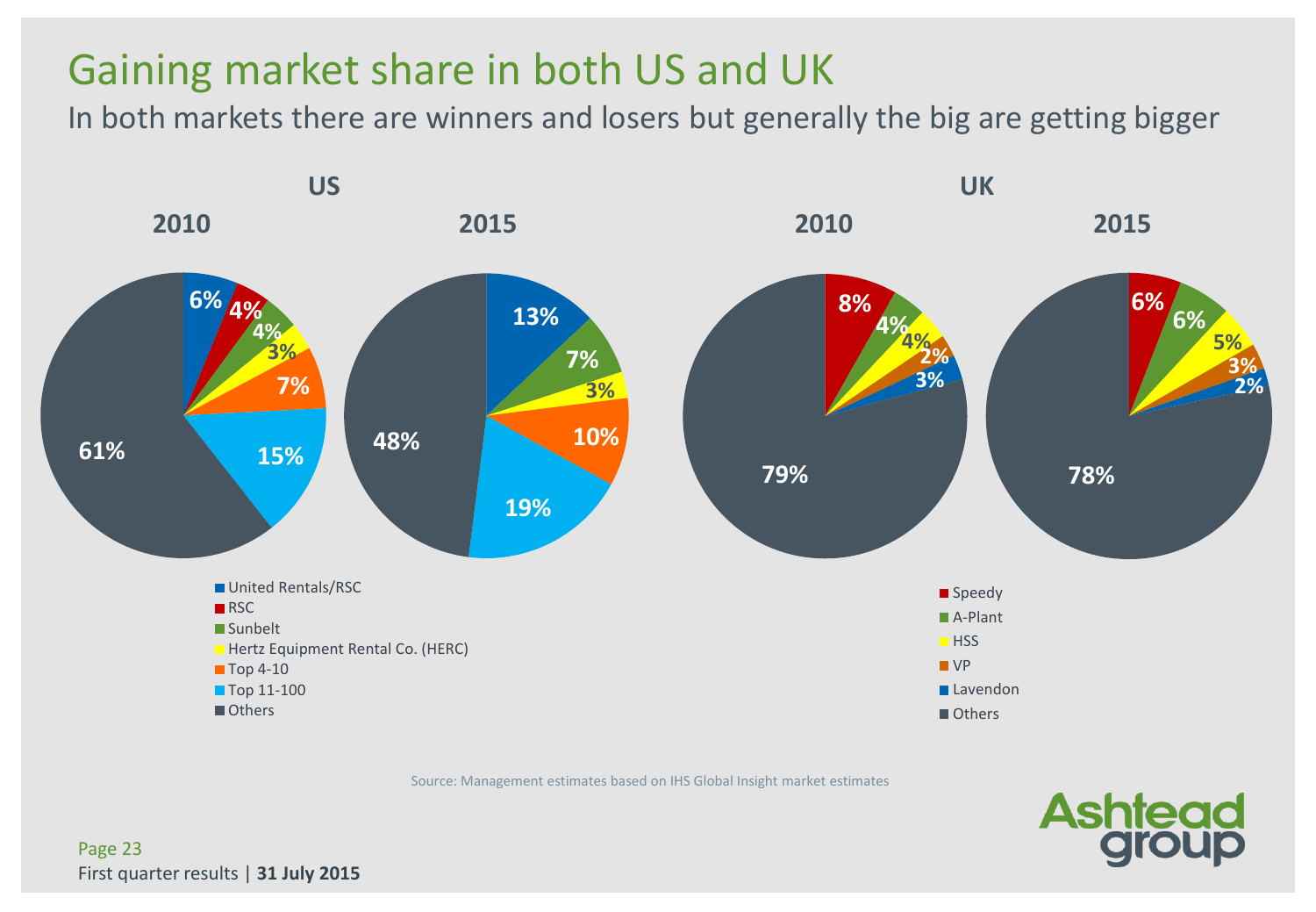#### Where is our share coming from?





July 2015



FY 2010 FY 2011 FY 2012 FY 2013 FY 2014 FY 2015 LTM July 2015



- We have clearly gained significant market share in all areas
- Over time our key account momentum has improved due to;
	- breadth of product offering
	- ̶ geographic coverage
- Our core remains small to mid sized contractors but we now have a far better balance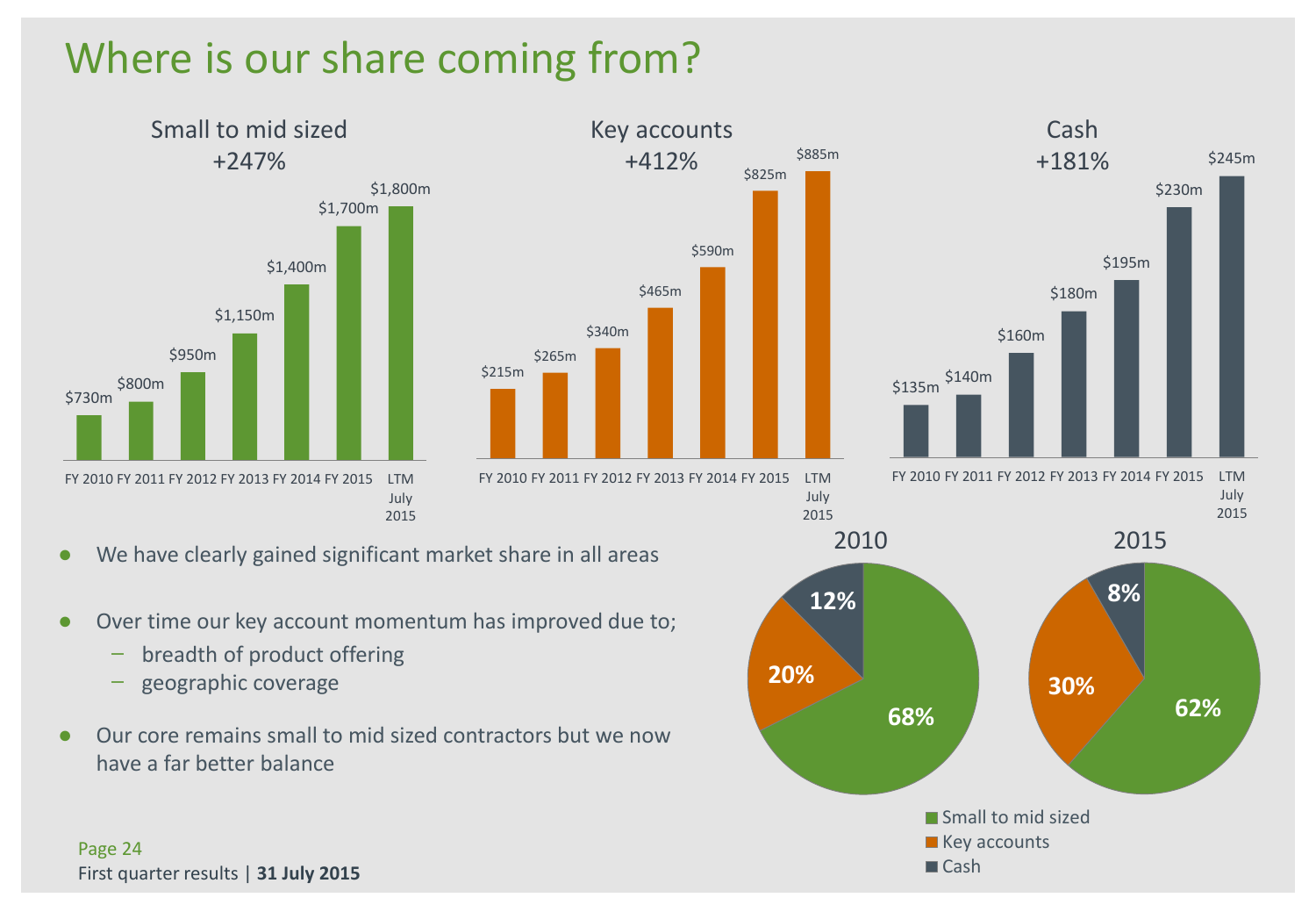#### Divisional performance – Q1

|                                    | Revenue           |                          |            | <b>EBITDA</b> |      |            | Profit |      |            |
|------------------------------------|-------------------|--------------------------|------------|---------------|------|------------|--------|------|------------|
|                                    | 2015              | 2014                     | Change $1$ | 2015          | 2014 | Change $1$ | 2015   | 2014 | Change $1$ |
| Sunbelt (\$m)                      | 821               | 638                      | $+29%$     | 390           | 311  | $+26%$     | 258    | 207  | $+25%$     |
| Sunbelt (£m)                       | 529               | 377                      | $+40%$     | 252           | 183  | $+37%$     | 166    | 121  | $+36%$     |
| A-Plant                            | 90                | 81                       | $+11%$     | 34            | 29   | $+20%$     | 17     | 14   | $+24%$     |
| Group central costs                | $\qquad \qquad -$ | $\overline{\phantom{a}}$ |            | (3)           | (2)  | $+31%$     | (3)    | (2)  | $+31%$     |
|                                    | 619               | 458                      | $+35%$     | 283           | 210  | $+35%$     | 180    | 133  | $+35%$     |
| Net financing costs                |                   |                          |            |               |      |            | (19)   | (13) | $+48%$     |
| Profit before amortisation and tax |                   |                          |            |               |      |            | 161    | 120  | $+34%$     |
| Amortisation                       |                   |                          |            |               |      |            | (6)    | (3)  | +88%       |
| Profit before taxation             |                   |                          |            |               |      |            | 155    | 117  | $+32%$     |
| Taxation                           |                   |                          |            |               |      |            | (53)   | (42) | $+25%$     |
| Profit after taxation              |                   |                          |            |               |      |            | 102    | 75   | $+36%$     |
| <b>Margins</b>                     |                   |                          |            |               |      |            |        |      |            |
| - Sunbelt                          |                   |                          |            | 48%           | 49%  |            | 31%    | 32%  |            |
| - A-Plant                          |                   |                          |            | 38%           | 35%  |            | 19%    | 17%  |            |
| - Group                            |                   |                          |            | 46%           | 46%  |            | 29%    | 29%  |            |

*1.As reported*

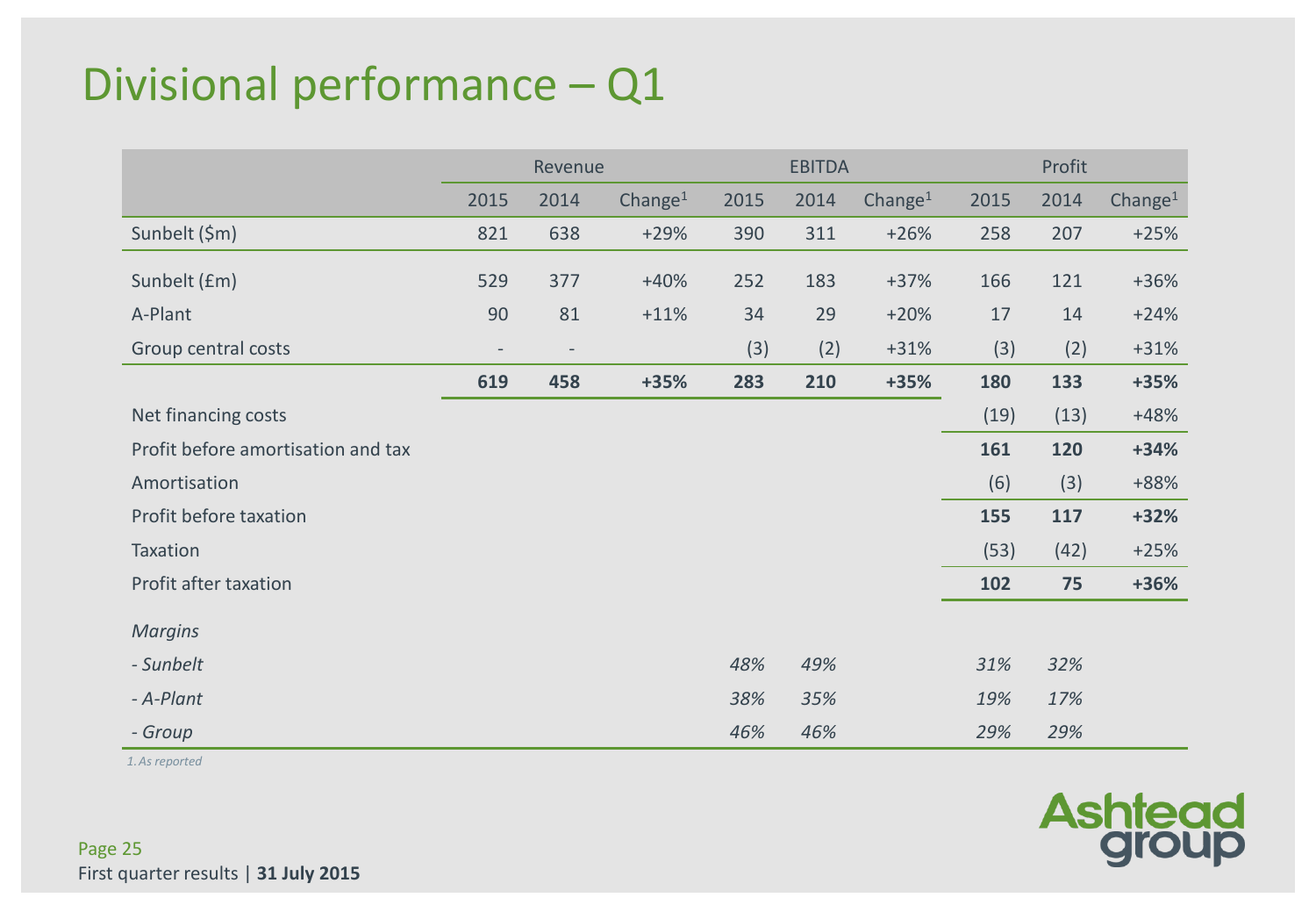#### Divisional performance – LTM

|                                    | Revenue                  |                          | <b>EBITDA</b>       |       |       | Profit              |       |       |                     |
|------------------------------------|--------------------------|--------------------------|---------------------|-------|-------|---------------------|-------|-------|---------------------|
|                                    | 2015                     | 2014                     | Change <sup>1</sup> | 2015  | 2014  | Change <sup>1</sup> | 2015  | 2014  | Change <sup>1</sup> |
| Sunbelt (\$m)                      | 2,925                    | 2,301                    | $+27%$              | 1,373 | 1,056 | $+30%$              | 884   | 677   | $+30%$              |
| Sunbelt (£m)                       | 1,868                    | 1,399                    | $+33%$              | 877   | 641   | $+37%$              | 565   | 411   | $+37%$              |
| A-Plant                            | 332                      | 283                      | $+17%$              | 115   | 87    | $+33%$              | 50    | 31    | +59%                |
| Group central costs                | $\overline{\phantom{a}}$ | $\overline{\phantom{a}}$ |                     | (11)  | (10)  | $+11%$              | (11)  | (10)  | $+10%$              |
|                                    | 2,200                    | 1,682                    | $+31%$              | 981   | 718   | $+37%$              | 604   | 432   | $+40%$              |
| Net financing costs                |                          |                          |                     |       |       |                     | (74)  | (49)  | $+50%$              |
| Profit before amortisation and tax |                          |                          |                     |       |       |                     | 530   | 383   | +38%                |
| Amortisation                       |                          |                          |                     |       |       |                     | (18)  | (6)   | $+190%$             |
| Profit before taxation             |                          |                          |                     |       |       |                     | 512   | 377   | +36%                |
| Taxation                           |                          |                          |                     |       |       |                     | (182) | (132) | $+38%$              |
| Profit after taxation              |                          |                          |                     |       |       |                     | 330   | 245   | $+35%$              |
| <b>Margins</b>                     |                          |                          |                     |       |       |                     |       |       |                     |
| - Sunbelt                          |                          |                          |                     | 47%   | 46%   |                     | 30%   | 29%   |                     |
| - A-Plant                          |                          |                          |                     | 35%   | 31%   |                     | 15%   | 11%   |                     |
| - Group                            |                          |                          |                     | 45%   | 43%   |                     | 27%   | 26%   |                     |

*1.As reported*

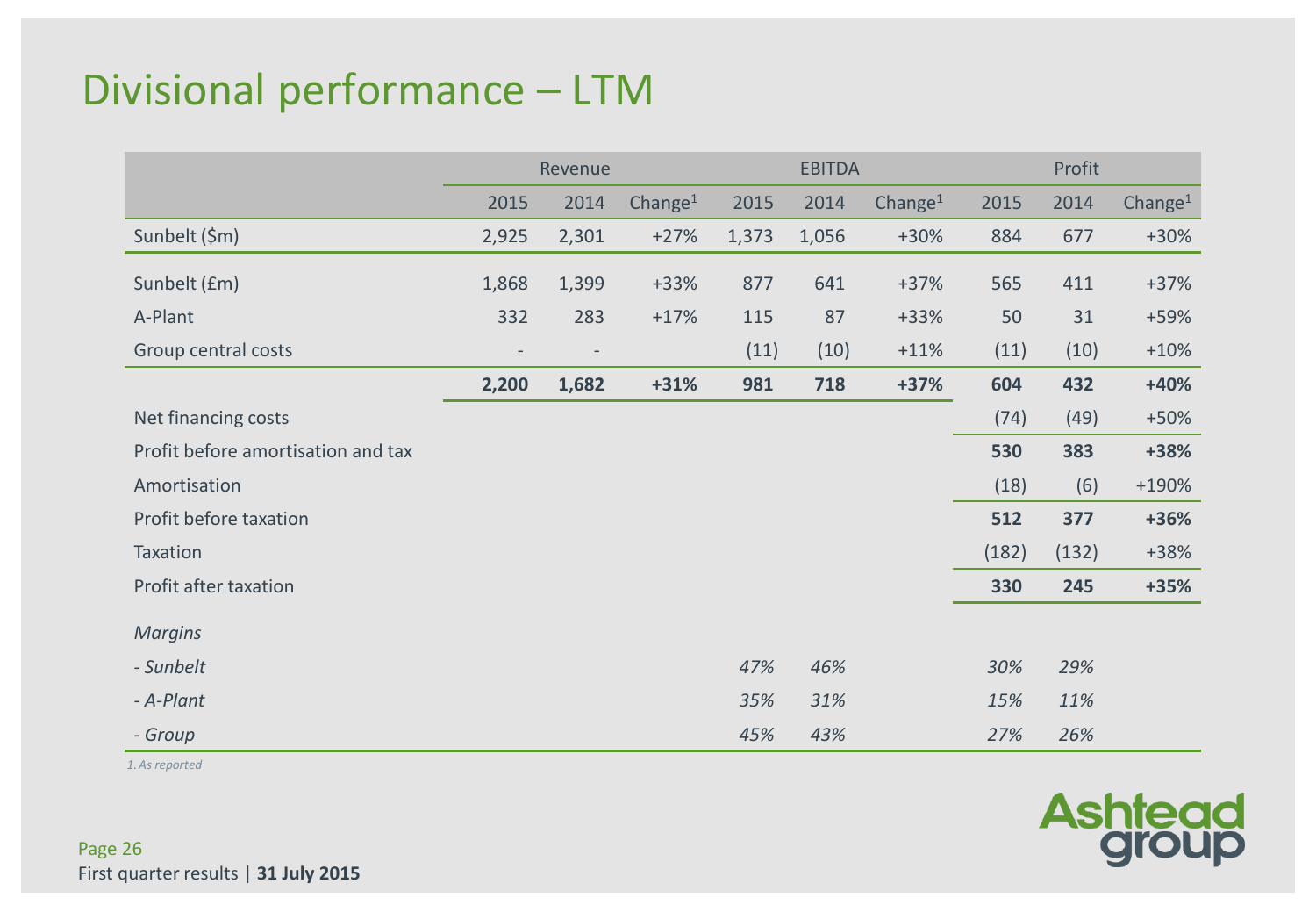## Cash flow funds organic fleet growth

|                                                                      | <b>LTM</b> |       |       |       |       |                          |      |       |       |       |       |                          |                          |      |
|----------------------------------------------------------------------|------------|-------|-------|-------|-------|--------------------------|------|-------|-------|-------|-------|--------------------------|--------------------------|------|
| f(m)                                                                 | July 15    | 2015  | 2014  | 2013  | 2012  | 2011                     | 2010 | 2009  | 2008  | 2007  | 2006  | 2005                     | 2004                     | 2003 |
| <b>EBITDA before exceptional items</b>                               | 981        | 908   | 685   | 519   | 381   | 284                      | 255  | 359   | 380   | 310   | 225   | 170                      | 147                      | 150  |
| <b>EBITDA</b> margin                                                 | 45%        | 45%   | 42%   | 38%   | 34%   | 30%                      | 30%  | 33%   | 38%   | 35%   | 35%   | 32%                      | 29%                      | 28%  |
| Cash inflow from operations before<br>fleet changes and exceptionals | 913        | 841   | 646   | 501   | 365   | 280                      | 266  | 374   | 356   | 319   | 215   | 165                      | 140                      | 157  |
| Cash conversion ratio                                                | 93%        | 93%   | 94%   | 97%   | 96%   | 99%                      | 104% | 104%  | 94%   | 97%   | 96%   | 97%                      | 95%                      | 105% |
| Replacement capital expenditure                                      | (402)      | (349) | (335) | (329) | (272) | (203)                    | (43) | (236) | (231) | (245) | (167) | (101)                    | (83)                     | (89) |
| Disposal proceeds                                                    | 126        | 103   | 102   | 96    | 90    | 60                       | 31   | 92    | 93    | 78    | 50    | 36                       | 32                       | 29   |
| Interest and tax                                                     | (100)      | (95)  | (56)  | (48)  | (57)  | (71)                     | (54) | (64)  | (83)  | (69)  | (41)  | (31)                     | (33)                     | (40) |
| Cash flow before discretionary items                                 | 537        | 500   | 357   | 220   | 126   | 66                       | 200  | 166   | 135   | 83    | 57    | 69                       | 56                       | 57   |
| Growth capital expenditure                                           | (652)      | (588) | (406) | (254) | (135) | $\overline{\phantom{a}}$ |      |       | (120) | (63)  | (63)  | (10)                     | $\overline{\phantom{a}}$ | (18) |
| <b>M&amp;A</b>                                                       | (208)      | (242) | (103) | (34)  | (22)  | (35)                     | (1)  | 89    | (6)   | (327) | (44)  | $\mathbf 1$              | 15                       | (1)  |
| <b>Exceptional costs</b>                                             |            |       | (2)   | (16)  | (3)   | (12)                     | (8)  | (9)   | (10)  | (69)  | (20)  | (6)                      | (17)                     | (8)  |
| Cash flow available to equity holders                                | (323)      | (330) | (154) | (84)  | (35)  | 19                       | 191  | 246   | (1)   | (376) | (70)  | 54                       | 54                       | 30   |
| Dividends paid                                                       | (61)       | (61)  | (41)  | (20)  | (15)  | (15)                     | (13) | (13)  | (10)  | (7)   | (2)   | $\overline{\phantom{a}}$ | $\overline{\phantom{a}}$ | (9)  |
| Share issues/returns                                                 | (20)       | (21)  | (23)  | (10)  | (4)   | $\overline{\phantom{m}}$ |      | (16)  | (24)  | 144   | 69    |                          |                          |      |
|                                                                      | (404)      | (412) | (218) | (114) | (53)  | 4                        | 178  | 217   | (35)  | (239) | (3)   | 54                       | 54                       | 21   |

● Healthy EBITDA margins ensure significant top line cash generation throughout the cycle

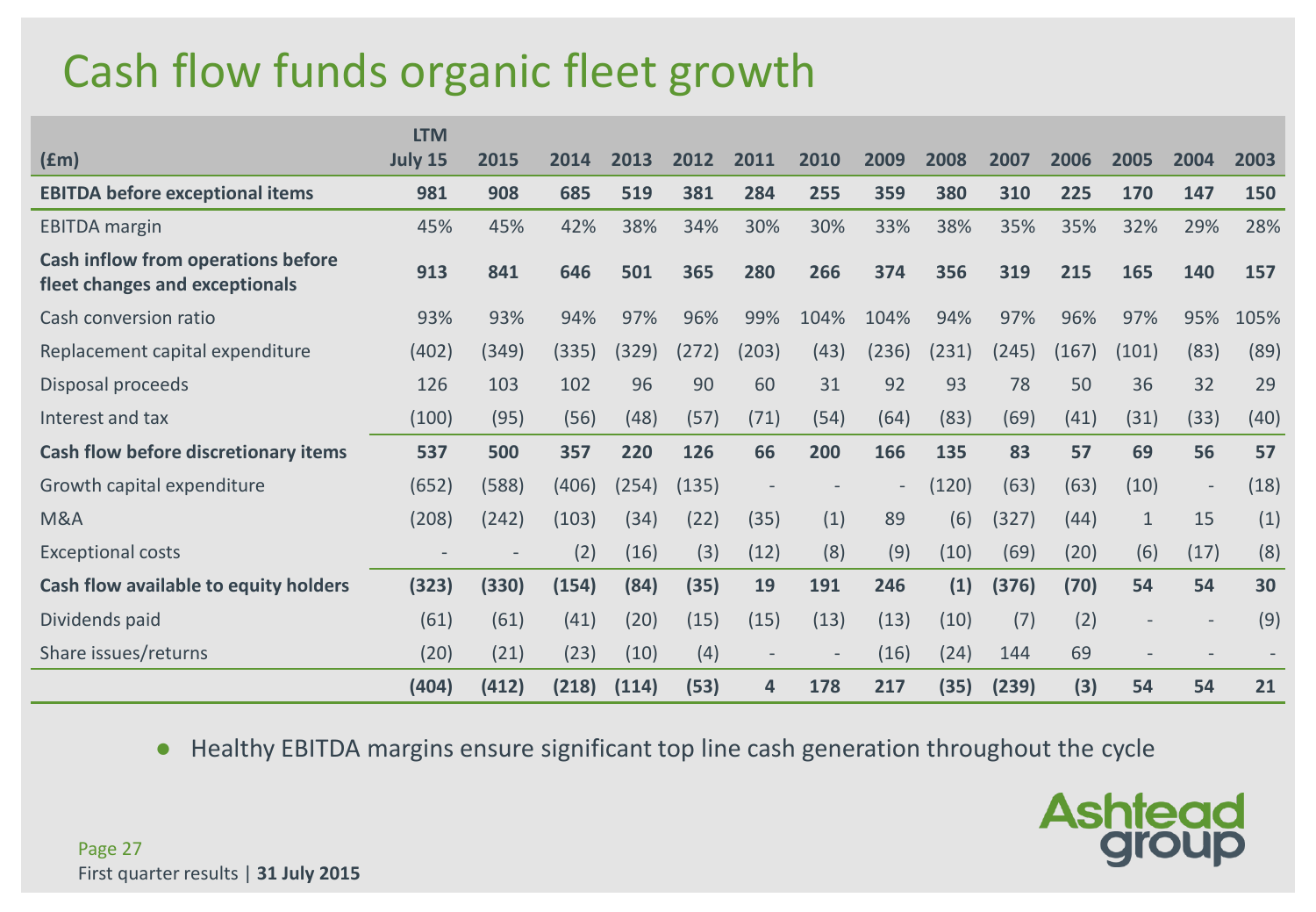## \$1,258m of availability at 31 July 2015



Borrowing base reflects July 2014 asset values